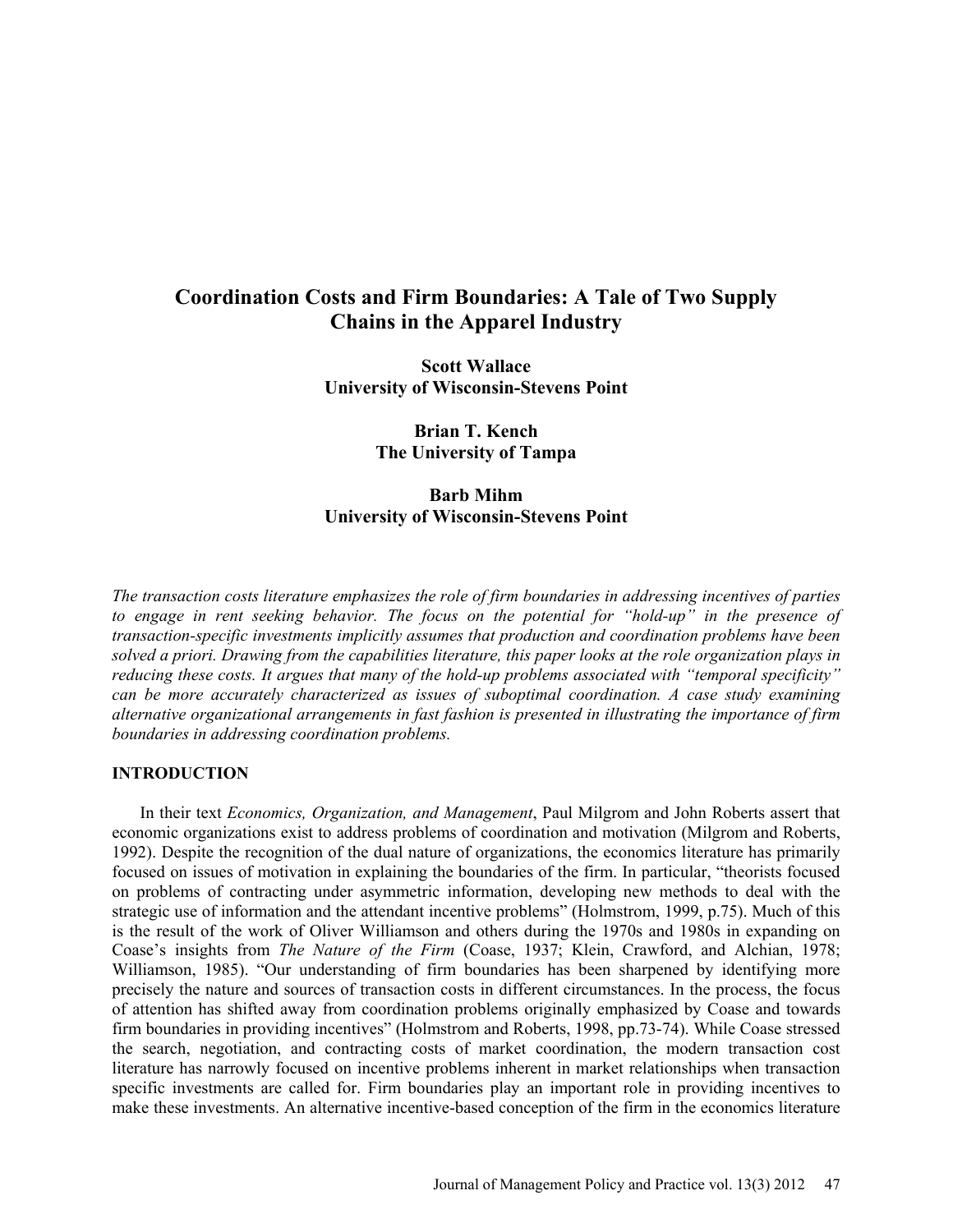that gained prominence in the 1970s focused on agency costs. According to this view, firms enhance economic efficiency by aligning incentives among factors of production (Alchian and Demsetz, 1973; Jensen and Meckling, 1976). Advances within agency theory have more clearly defined the role of firm boundaries in addressing divergent interests (Holmstrom and Milgrom, 1991; Holmstrom and Roberts, 1998).

These approaches have narrowly conceived of firms as organizational structures that solve incentive problems that otherwise would undermine cooperation among resource owners (Langlois and Foss, 1999). Nevertheless, as Milgrom and Roberts have expressed, organizations are responsible for both "motivating individuals so that their goals are aligned (the agency problem) and organizing individuals so that their actions are aligned (the coordination problem)" (Heath and Staudenmayer, 2000, p.155). The emphasis on incentive alignment within the literature has obscured the role of organizations in aligning individuals' actions. This lack of attention regarding coordination has at times led to the misapplication of economic theory and an incomplete view of the economic role of the firm.

This paper supports an alternative approach that focuses on coordination problems involved in production as determinants of the boundaries of the firm. While incentive issues are critical, coordination and production costs have a greater effect on the choice of governance structures. "Seldom if ever have economists of organization considered that knowledge maybe imperfect in the realm of production, and the institutional forms may play the role not (only) of constraining unproductive rent-seeking behavior but (also) of creating the possibilities for productive rent-seeking behavior in the first place" (Langlois and Foss, 1999). Capabilities theory which stresses the knowledge, skills, and experience embodied within firms maintains that it is the transaction costs associated with coordinating diverse, complementary activities that play a dominant role in determining the vertical boundaries of the firm. According to this approach, vertical integration is often a response to the absence of appropriate capabilities on the market to carry out particular activities along a product's supply chain. In this case, firms economize on these transaction costs by undertaking these stages themselves in order to ensure the product's implementation (Richardson, 1971; Langlois, 1992). Incentives obviously matter but only play a complementary role in determining organizational choice. In other words, if organizations are unable to align actions of different resource owners in the first place, individual incentives do not matter much.

In making the case for the capabilities approach, this paper begins by briefly evaluating the transaction cost and agency cost theories that have dominated organizational economics for the last forty years. Next, it provides an overview of capabilities theory, describing the concept of "dynamic transaction costs" and the implications for analyzing the vertical boundaries of the firm. Then, the paper compares and contrasts the notion of "temporal specificity" (a type of asset specificity) with "dynamic transaction costs." It argues that "hold-up problems" associated with "temporal specificity" often can be more accurately characterized as ones stemming from delays arising from suboptimal coordination rather than opportunism. It then goes on to discuss the role of firm boundaries in addressing this coordination problem. In supporting the capabilities approach, the paper, lastly, provides a case study analyzing alternative organizational arrangements in the apparel industry.

# **TRANSACTION, AGENCY COSTS, AND THE BOUNDARIES OF THE FIRM**

As stated above, the dominant approaches in economics focus on the role of organizations in structuring incentives. The modern transaction costs literature asserts that firm boundaries are critical in providing incentives for highly productive, transaction specific investments. The sunk nature of such investments can pose challenges for contractual relationships by creating ex post incentives to renegotiate the terms of trade to capture the resulting quasi-rents (the hold-up problem). If the value of these quasirents causes arm's length contracts to be outside the self-enforcing range, vertical integration may be necessary to induce parties to make transaction specific investments by mitigating potential hold-up problems (Klein, Crawford, and Alchian, 1978; Williamson, 1985). Under these circumstances, contractual solutions are impracticable because of the impossibility of anticipating and writing a contingency for every possible future state of nature.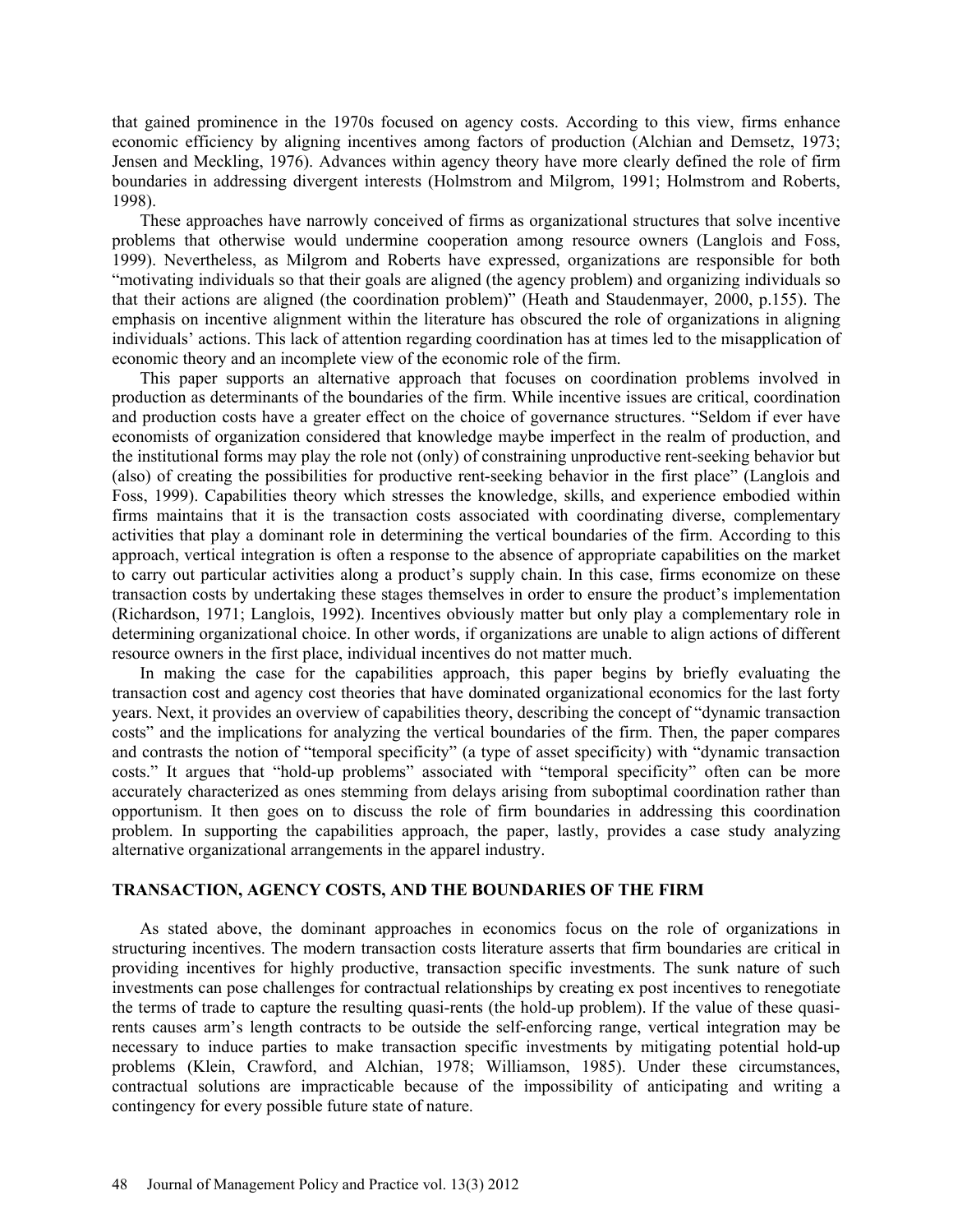The property rights literature has deepened this analysis by clearly identifying how vertical integration addresses this incomplete contract problem. According to this view, the ownership of physical assets ultimately determines the boundaries of the firm. Asset ownership strengthens incentives for investments in specialized-assets by granting owners 'residual rights of control' thereby eliminating the need to engage in contingent claims contracting. Vertical integration, however, has its costs as well because it simultaneously diminishes incentives for the former asset owners who now are employees of the integrated firm (Grossman and Hart, 1986). The "optimal allocation of property rights – or governance structure – is one that minimizes efficiency losses. Thus, in a situations where party  $A$ 's investment is more important than party B's investment, it is optimal to allocate property rights over the assets to party A, even if this discourages investment by party B" (Aghion and Holden, 2011, p.183).

The agency cost literature sees firms as addressing incentive problems that undermine the productivity gains associated with cooperative specialization among resource owners. "Two key demands are placed on an economic organization – metering input productivity and metering rewards" (Alchian and Demsetz, 1973). In doing so, "firms help to solve agency problems, whether these emanate from moral hazard (the agent's action or effort is unobservable by the principal) or from adverse selection (the agent's type is unobserved by the principal" (Aghion and Holden, 2011, p.183). The "key characteristic of a firm is the monitoring of inputs rather than outputs. The need for monitoring arises because much output is jointly produced so that individual contributions get disguised by the contributions of other parties. This results in free-riding and a suboptimal level of performance" (Holmstrom, 1999, p.77). Subsequent contributions in agency theory have taken a more expansive approach with firms doing more than addressing shirking in the presence of joint production. Jensen and Meckling argue that contractual "relations are the essence of the firm, not only with employees but with suppliers, customers, creditors, etc. The problem of agency costs and monitoring exists for these contracts are independent of whether there is joint production…." (Jensen and Meckling, 1976, pp.288-89). The firm essentially represents a nexus that "serve[s] as a focus for a complex process in which the conflicting objectives of individuals (some of whom may 'represent' other organizations) are brought into equilibrium within a framework of contractual relations" (Jensen and Meckling, 1976, p.289). Under this "nexus of contractual relations" view, the actual boundaries of firms are ambiguous and have less meaning with regard to influencing incentives.

With the introduction of multi-task, principal-agent analysis, Bengt Holmstrom, Paul Milgrom, and John Roberts have reemphasized the importance of firm boundaries in addressing agency problems. When agents are required to complete several tasks, employment within a firm offering muted incentives may be efficient (Holmstrom and Milgrom, 1991). High powered incentives on a particular task that is easy to measure may cause the allocation of effort away from other important but hard to measure tasks. Holmstrom and Roberts (1999) offer an example of a sales operation.

[S]ales people carry out three tasks: making current sales, cultivating long-term customer satisfaction, and gathering and relaying information on customer needs. If the latter two activities are important and the three activities compete for the agent's time, then the marginal rewards to improved performance on each must be comparable in strength; otherwise, the ill-paid activities will be slighted. Because performance in non-selling activities is arguably hard to measure, it may be best to provide balanced, necessarily low powered incentives for all three activities (Holmstrom and Roberts, 1999, p.164).

When "making current sales" is the only relevant task and is easily measurable, firms can rely on outside sales forces compensated with higher commission rates (Holmstrom and Roberts, 1999). The multi-task approach also has implications for job design and asset ownership. For example, firms providing balanced, low-powered incentives to their in-house sales staff often place limits on outside activities to ensure against the allocation of effort towards outside activities (Holmstrom and Milgrom, 1991). Also, the theory provides "an account of how activities might be grouped, with some employees specializing in tasks that are hard to monitor and others in activities that are easily monitored" (Holmstrom and Milgrom,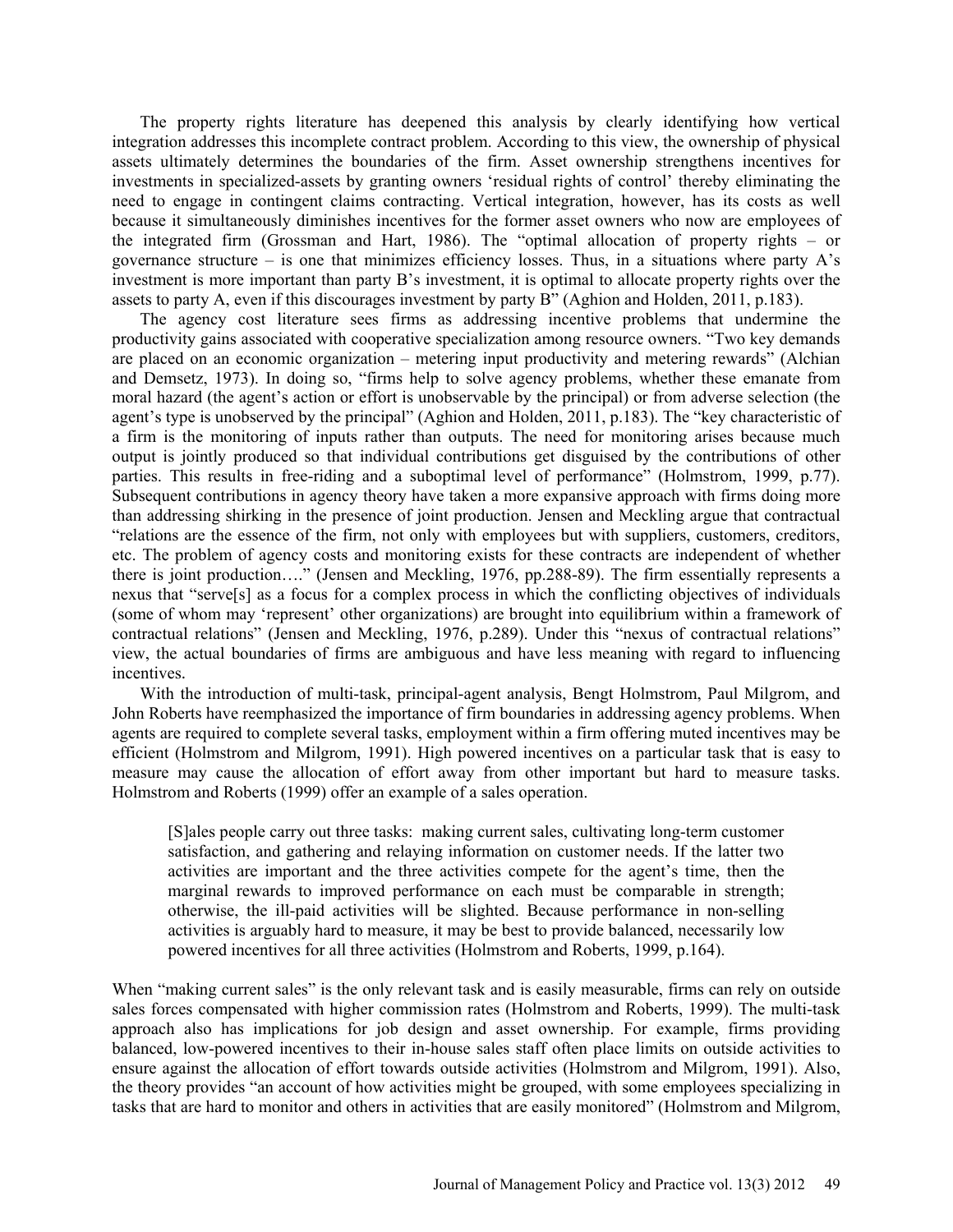1991, p.243). In this case, firms provide strong incentives for employees who perform easily monitored tasks and low-powered incentives for those that perform hard to monitor tasks. Incentives also play a role regarding the efficient use of assets when the value of those assets is partially a function of how they are used. "Under these conditions, when the principal owns the returns from the asset, the optimal incentive contract will provide only muted incentives for the agent to produce output in order to mitigate any abuse of the asset or any substitution of effort away from asset maintenance. However, when the agent owns the asset returns, the optimal incentive contract will provide more intensive incentives to engage in production, in order to alleviate the reverse problem" (Holmstrom and Milgrom, 1991, p.234).

In 1994, Holmstrom and Milgrom built on their multi-task approach in attempting a synthesis of the transaction cost and agency cost theories in *The Firm as an Incentive System*. Here, the authors contend that choices regarding asset ownership, performance incentives, and employer discretion over employee activities are interrelated and co-vary in predictable ways. Within the boundaries of the firm, employers direct and supervise workers who use tools owned by the firm and typically are paid fixed wages. Arm's length contractual relationships "tend to involve purchases from a worker who chooses his or he own methods and hours and owns the tools used and is paid only for quantities supplied" (Holmstrom and Milgrom, 1994, p.972). Firm and market relationships as defined by these three elements represent alternative incentive systems. According to the authors, the choice between these systems is influenced by variations in three exogenous parameters: measurement costs, asset specificity, and uncertainty (Holmstrom and Milgrom, 1994, p.973). Holmstrom and Milgrom return to their industrial sales model in explaining. "[W]hen the cost of measuring sales performance is high (e.g. because it involves team selling) or when hard-to-measure nonselling activities are important, it is more likely that the agent's optimal incentives will conform to the attributes of employment: modest commissions, firm ownership of customers, and no right for the agent to sell products to other manufacturers. On the other hand, when performance is easy to measure or when nonselling activities are unimportant, incentives will conform to attributes of independent representation: strong output-based incentives, customer ownership, and freedom to sell the products of other manufacturers" (Holmstrom and Milgrom , 1994, p.974).

The problem with relying solely on incentive-based theories of economic organization is that they fail to elaborate on important aspects of organizational choices. They do not explain, for example, why competing tasks like making sales, cultivating customer satisfaction, and gathering information should ever be bundled into a single job. From an incentive-only perspective, the sales task (assuming low measurement costs) should be separate and rewarded on an output basis while the other tasks (assuming high measurement costs) can be combined into a different position and compensated by fixed wages. An incentive approach does not describe the productive efficiencies associated with bundling several tasks in one job which often are taken as given. These efficiencies in production are critical determinants of job design and the boundaries of the firm. Their inclusion calls for theoretical approaches that address issues of production and coordination. The following section describes such an approach.

### **CAPABILITIES THEORY AND THE BOUNDARIES OF THE FIRM**

In his seminal contribution, G. B. Richardson (1972) defined capabilities as the "knowledge, experience and skills" appropriate to the performance of productive "activities" that need to be completed and coordinated. Furthermore, he categorized activities according to the types of capabilities they require. Two or more activities are *similar* if they require the same productive capabilities. The resource-based view of the firm beginning, perhaps, with Penrose (1959) has illustrated how excess capacity with respect to a given capability provides incentives to expand production in new—but similar—directions. Such a view provides a productive efficiency rationale for firm diversification by engaging in activities subject to *economies of scope* with knowledge being a shared input in the production of more than one output. Although Richardson defines similarity of activities based on the capabilities they require, activities are *complementary* if they contribute to different stages of a coordinated production process.

Richardson points out that the coordination of productive activities may be provided by intra-firm direction, inter-firm cooperation or through market transactions. Complementary activities may reflect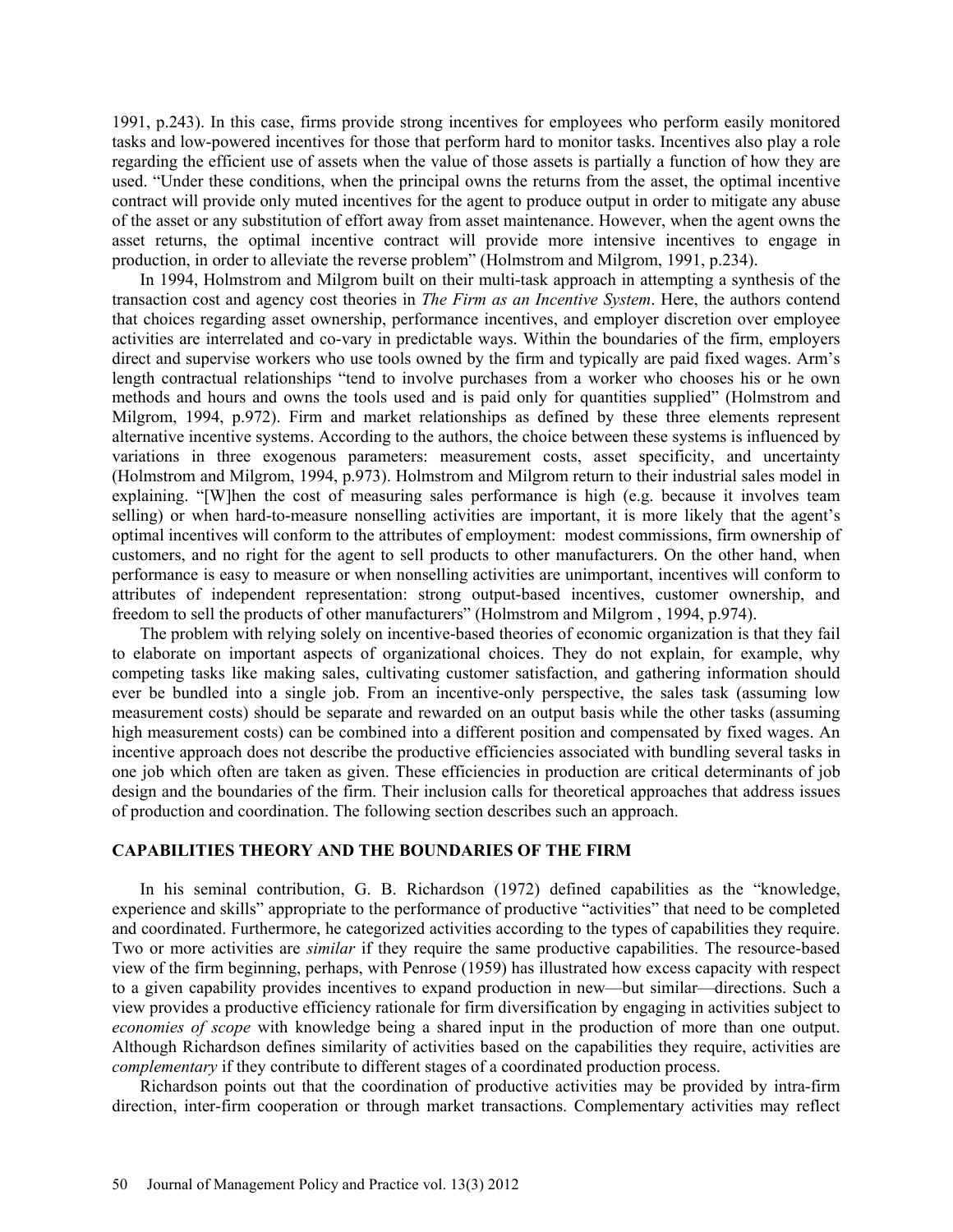standardized production such that arm's length, spot market transacting efficiently coordinates the plans of independent producers in different phases of production. Alternatively, the relatively specialized nature of some complementary activities may require close cooperation between firms. Richardson refers to such activities as *closely complementary*. Richardson concludes that complex networks of cooperation exist "because of the need to coordinate closely complementary but dissimilar activities" (Richardson, 1972). Richardson argues that the number of complementary activities undertaken by firms usually is limited because they often are dissimilar.

Richardson's analysis implies that the nature of productive capabilities is an important determinant of firm boundaries. The process of production itself is fraught with uncertainty, not over asset specificity or agency problems, but about how productive knowledge and routines needs to be coordinated (Langlois and Foss, 1999). The coordinating role of capabilities is embedded in the knowledge and routines that constitute production, and may not be analytically separable from the productive activity itself. Such an orientation opens the door to economic models that take firm heterogeneity seriously. Firm heterogeneity derives from the differences in capabilities among firms.

This does not suggest that transaction cost economics (TCE) lacks explanatory power. Rather, as David Teece has noted, "[i]n order to fully develop its capabilities, transaction cost economics must be joined with a theory of knowledge and production (Teece, 1990). TCE's explanatory power is not independent of the productive capabilities at work within the firm. That is, productive capabilities, to some degree, determine the costs of transacting. By holding the degree of asset specificity and agency costs constant and varying the capabilities required in the production process, one sees that the changing nature of capabilities alone provides a rationale for alternative organizational forms.

Given the limits of firms' productive knowledge, skill, and experience, economic change often poses challenges for the existing array of complementary capabilities. In particular, product and process innovations can create "dynamic transaction costs" that require changes in organization for their implementation. Dynamic transaction costs consist of the "costs of persuading, negotiating, coordinating and teaching outside suppliers….[or] the costs of not having the capabilities you need when you need them" (Langlois, 1992, p.113). It is these dynamic transaction costs associated with economic change that may call for changes in vertical relationships within the supply chain. "When the market cannot provide the right capabilities at the right time, vertical integration may result; and when the firm lacks the right capabilities at the right time, vertical disintegration may occur" (Langlois, 1992, p.113) . Systemic innovations which require simultaneous changes in multiple stages of the supply chain may require vertical integration to carry them out. On the other hand, if firms do not possess the requisite capabilities, innovation may lead to vertical disintegration as firms rely on the market to complete the necessary activities. Learning by firms and markets over time creates incentives for altering vertical boundaries as relative capabilities change (Langlois, 1992).

Though TCE and the capabilities view can be construed as complementary, the relationship between the two approaches is an uneasy one, owing to the different ways the two theories have been operationalized. TCE has been exploited as a tool of static optimization. As such, the methodologies it employs reflect the power—and limitations—of neoclassical theory. Economic capabilities, by contrast, derive their explanatory power from plausibility rather than tractability. Empirical support for the economics of capabilities is most often case-study based, and therefore derives from a context of changing markets. Capabilities reflect production as an innovative process not wholly compatible with static optimization.

# **TEMPORAL SPECIFICITY, DYNAMIC TRANSACTION COSTS, AND THE HOLD-UP PROBLEM**

Despite their distinct approaches, there is some degree of overlap between the capabilities and transaction costs literatures. As Langlois and Foss explain, "[c]apabilities would certainly seem to qualify as specific assets – they are specialized to firms; they [often] have low (or no) value in alternative uses…." (Langlois and Foss, 1999, p.234). Broadly speaking, both the capabilities and transaction cost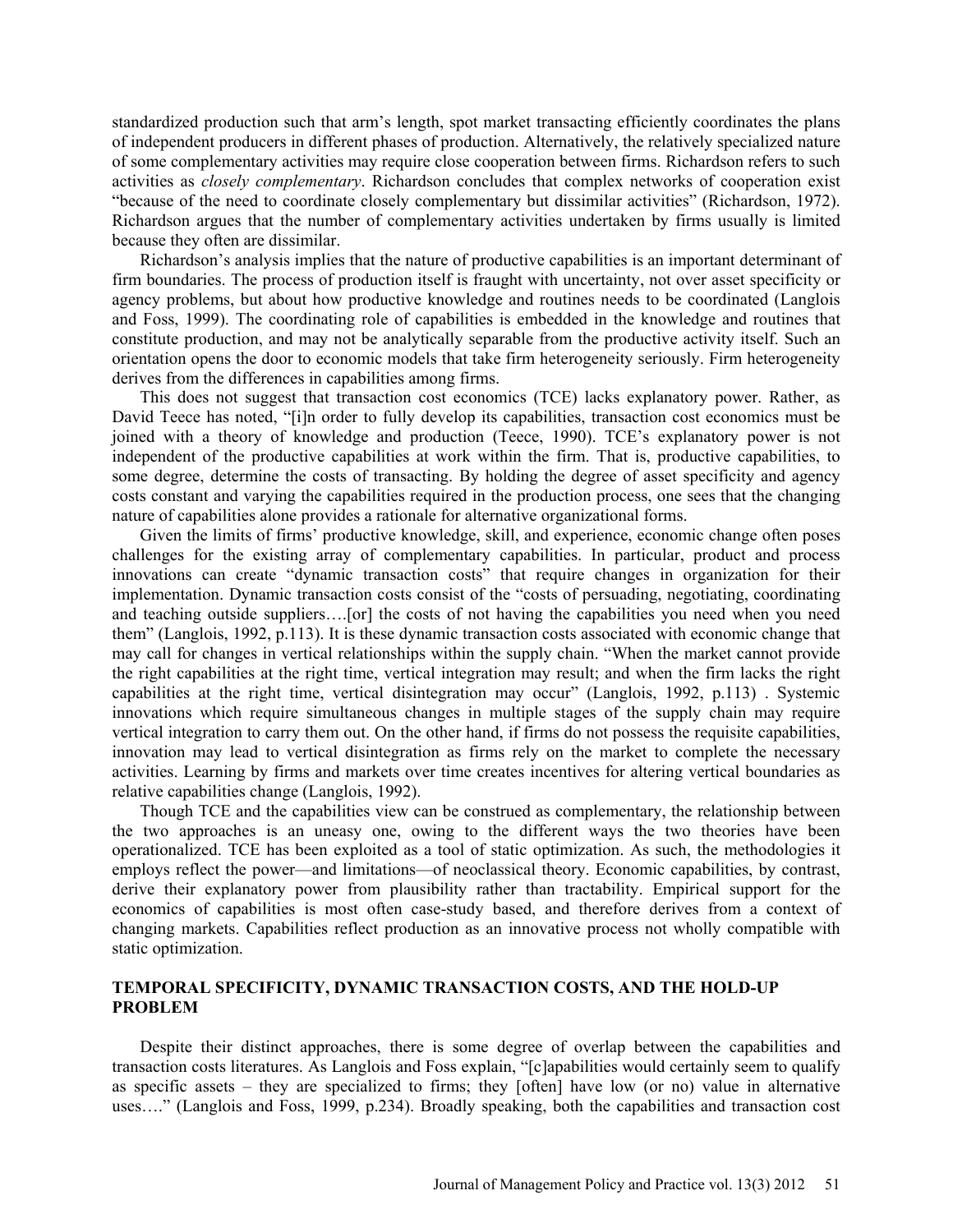approaches emphasize the problems of hold-up for market coordination in the face of specialized investments (though the nature and sources of hold-up differs). According to the transaction cost approach, the hold-up problem occurs when "one who makes a relationship-specific investment is vulnerable to a threat by other parties to terminate the relationship. This threat then permits these parties to obtain better terms than were initially agreed" (Milgrom and Roberts, 1992, p.599). It is this threat of *ex post* appropriation of quasi-rents that can discourage *ex ante* decisions to make specific investments in the first place. Under vertical integration, joint profit maximization attenuates incentives for this type of opportunism (Williamson, 1985). This focus on this "hold-up" potential implicitly assumes that problems of production and coordination have been solved *apriori* and therefore vertical integration enhances investment incentives not by affecting the overall value of the economic surplus created by production, but its distribution.

If we take a broader definition of hold-up to include threats that hamper the efficient production of a good or service, a different rationale for vertical integration emerges. In the capabilities literature, hold-up arises from the potential loss of economic surplus associated with not having access to the capabilities you need when you need them. Its focus on coordination problems is essentially Coasian in spirit (Langlois and Foss, 1999). The central issue of organization is not in addressing incentives to haggle over the economic surplus but in creating it in the first place. Here, vertical integration represents a response to the dynamic transaction costs of finding, persuading, negotiating, or teaching outsiders (Langlois, 1995, p.37). If these costs are prohibitive, it may be difficult to access the capabilities on the market necessary to complete a stage of production (or stages of production). For value to be created, firms may need to develop the appropriate capabilities and internalize these stages of production.

Within the transactions costs literature, authors have identified a variety of forms of asset specificity including site specificity, physical asset specificity, human asset specificity, brand name, and dedicated asset specificity. A form of asset specificity that is relevant here is "temporal specificity." As a source of hold up, temporal specificity problems arise when the timing of activities is an important component for efficient production. "Where timely performance is critical, delay becomes a potentially effective strategy for exacting price concessions. Knowing that interruptions at one stage can reverberate throughout the rest of the project, an opportunistic supplier may be tempted to seek a larger share of the gains from trade by threatening to suspend performance at the last minute. Even though the skills and assets necessary to perform the task may be fairly common, the difficulty of identifying and arranging to have an alternative supplier in place on short notice introduces the prospect of strategic holdups" (Masten, Meehan, and Snyder, 1991, p.9). Vertical integration thus represents an organizational response to this hold up potential. The "greater potential for strategic holdups in market transactions should increase the costs of contracting relative to internal organization and thus also increase the probability of integration" (Masten, Meehan, and Snyder, 1991, p.11).

This paper contends that temporal specificity has been miscast as a problem of opportunism rather than one of coordination. The holdup problems associated with temporal specificity often can be more accurately portrayed as ones arising from not having access to the necessary capabilities at the time they are needed. The inability to achieve an efficient coordination of activities through arm's length relationships leads to a reduction in productive efficiency and an attending loss in economic surplus. These circumstances are more likely to occur when the novelty of an innovation causes capabilities not to be widely available on the market. Vertical integration may be necessary to ensure the efficient coordination of activities along the supply chain.

It may be useful to revisit an example from the transaction costs literature in elaborating on this point. An excellent illustration of the empirical analysis applying the concept of temporal specificity is Craig Pirrong's "Contracting Practices in Bulk Shipping Markets: A Transactions Cost Explanation" (Pirrong, 1992). In describing the relationships between carriers and shippers in this market, Pirrong notes the persistence of a wide variety of contractual practices including spot market contracts, forward contracts, medium term contracts, long term contracts, and vertical integration. Pirrong begins his analysis by asking the following question: Why are long-term contracts and vertical integration so prevalent when the traditional sources of transaction costs like physical asset specificity, site specificity, and human asset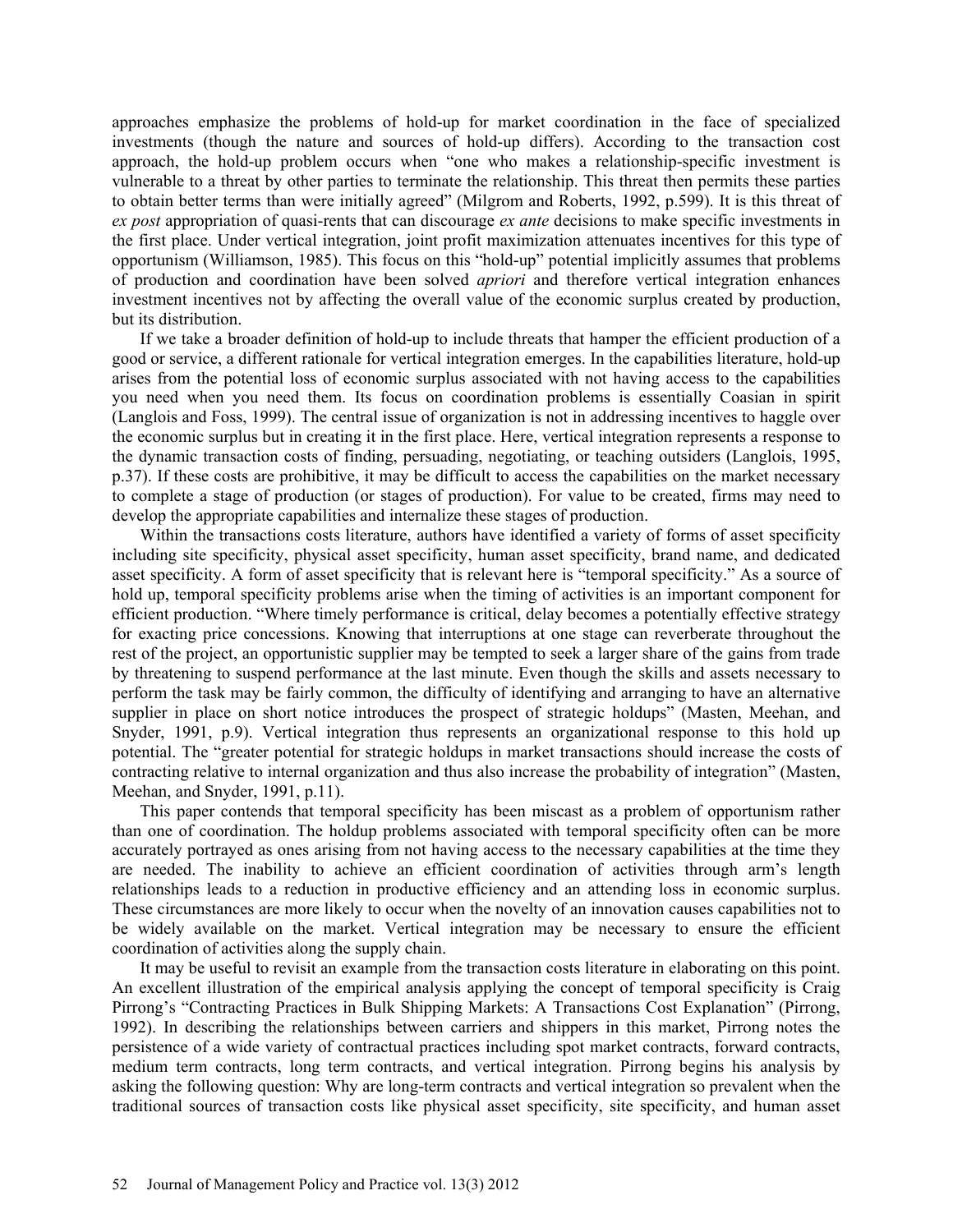specificity are notably absent from shipper-carrier relationships? Ships are mobile (no site specificity), commodity-specific ships typically are numerous (no physical asset specificity), and navigation/ seamanship skills are highly transferable across ships (no human asset specificity). The author answers by arguing that certain conditions cause "time and space factors" that create challenges for spot market and forward contracting relationships between shippers and carriers. Temporal specificity "exists when certain factors create a strong tie between a particular pair of transactors; that is, the value of a transaction between buyer B1 and Seller S1 is more valuable that a transaction between B1 and any other seller or S1 and any other buyer. This tempts traders to engage in wasteful behaviors in order to capture rents" (Pirrong, 1992, p.136).

According to Pirrong, three factors affect the severity of temporal specificity between shippers and carriers. "Any factor that reduces the substitutability of ships as carriers of a particular cargo should increase the quasi rents that make spot contracting costly" (Pirrong, 1992, p.137). Conditions that increase substitutability and thus support spot market contracting include the wide availability of geographically dispersed alternative cargo sources, very thick markets, and the ability to utilize general purpose cargos. The absence of any one of these conditions increases the severity of temporal specificity and thereby undermines spot market relationships. Under these circumstances, shippers and carriers can potentially choose to engage in forward contracting.

Temporal specificity-created quasi rents are therefore reduced when shippers and carriers negotiate forward contracts rather than spot contracts. By contracting sufficiently far ahead, the shipper protects himself from expropriation of his specialized assets….[B]y contracting [a number of] days ahead the shipper can access [more] ships….Similarly, forward contracting allows carriers to expand their competitive alternatives in order to protect themselves against the unilateral threats of any shipper. These factors make the forward contracting bargaining range smaller than the spot market contracting bargaining range, which reduces the scope for inefficient bargaining and strategic behavior" (Pirrong, 1992, p.137).

While forward contracting increases the number of carriers (shippers) a shipper (carrier) can access and therefore mitigates the severity of temporal specificity, it also comes with its own costs. "Forward contracting requires the parties to enter into agreements prior to the revelation of all relevant information about the value and costs of services for which they have contracted. Incomplete forward contracts restrict the ability of shippers and carriers to respond in a value-maximizing way to unforeseen circumstances. They must weigh the advantages of avoiding exposure to market power by increasing competition against the costs of reduced flexibility The ability of forward contracting to mitigate temporal specificity still does not explain why long term contracts and vertical integration are common in bulk shipping" (Pirrong, 1992, p.4).

Single voyage, forward contracts often suffer from "contractual specificities" because they do not address matching problems for the shipper and carrier after the contract has been completed. "Contractual specificities exist when a contract between a shipper and carrier expires, but all other vessels the shipper can utilize and all the other shippers the carrier can service are under contract for a considerable amount of time thereafter. The shipper and carrier are in a bilateral monopoly situation during the interval between the end of their contract and the termination of the next expiring agreement" (Pirrong, 1992, p.140). The use of forward contracting to negotiate agreements that coordinate starting and expiration dates among multiple carrier-shipper pairs are likely to be prohibitive and greatly suffer from incomplete contract problems. Under these circumstances, long-term contracts or vertical integration may be the only practical response. "If all parties negotiate contracts with the duration equal to the expected economic life of the ship they employ, or if shippers purchase their own vessels, they eliminate their dependence on others, avoid the need for cooperation, and thereby reduce transaction costs" (Pirrong, 1992, p.141).

The traditional holdup story emphasizing ex post threats as a means to appropriate a larger share of quasi rents likely distorts the true nature of the problem. Instead of fearing being vulnerable to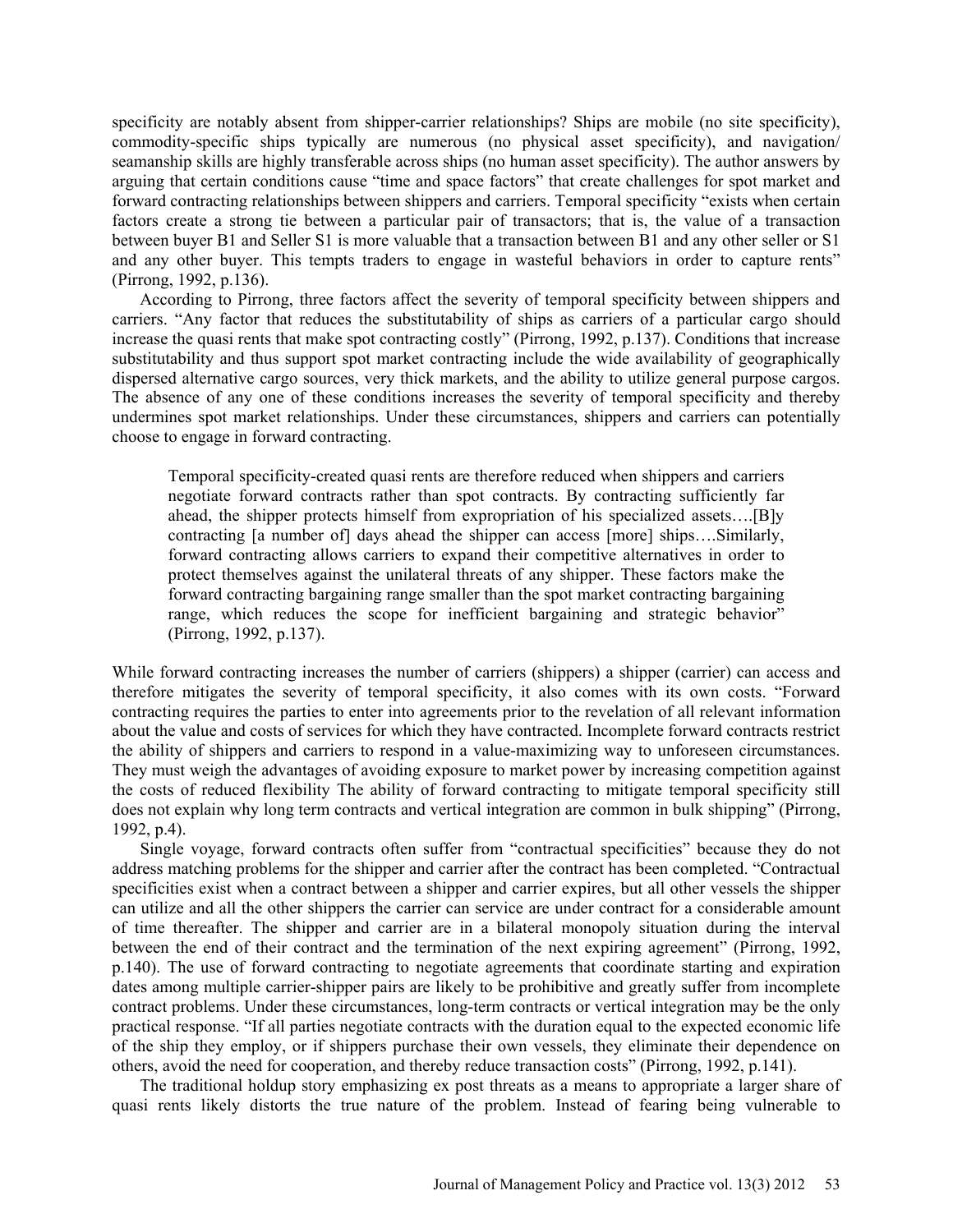opportunism, shippers (carriers) simply may be uncertain whether they will be able to access the carrier (shipper) they need when they need them. If market conditions are such that temporal specificity problems are severe, there may not be a supplier (or buyer) available at the right place and time to extract those quasi rents to begin with. An example (from a footnote) that Pirrong uses to illustrate the importance of market thickness in supporting spot market exchange is instructive for our purposes here.

Many travelers arrive at O'Hare Airport in Chicago needing to travel downtown. Knowing this, many cabs congregate there. As a result, cabdrivers know that they will get a fare with high probability, and travelers know that they will get a cab after a short wait (if they have to wait at all). Under these circumstances, a traveler need not contract ahead with a cabbie to assure a prompt pickup; decentralized spot contracting is feasible here. If, however, a rider needs a cab on an isolated side street in an exclusive suburb where few people use cabs, it is highly unlikely that he would readily find one just by standing in front of his house. Since the traffic is thin, few cabs go there without having prearranged a fare. Thus, the suburban traveler will call a cab company – that is contract forward – to obtain a ride (Pirrong, 1992, p.138).

Note that the suburban traveler's concern is not in being gouged by an opportunistic cabdriver who can extract a greater share of the rents when alternatives are not readily available but in having access to cab service at all. Thus the story with regard to temporal specificity is really one of having access to capabilities at the appropriate time. In the context of systemic innovations, the market for required capabilities can be thin indeed for reasons already discussed. Here, forward contracts simply won't do because those capabilities do not exist. Vertical integration then represents a response to the lack of capabilities on the market which fundamentally is a problem of coordination, not opportunism. The next section provides a case study illustrating the importance of capabilities in explaining the boundaries of the firm.

# **A TALE OF TWO SUPPLY CHAINS: LI & FUNG AND ZARA INTERNATIONAL, INC.**

### **Background**

A number of different retail models account for the bulk of new clothing sales in the United States. Department stores provide a large selection of brand names and in-house lines. Recently, several department stores have added celebrity sponsored merchandise and exclusive collections from wellknown designers. "Kohls has clothes from Vera Wang and MTV reality TEV star Lauren Conrad. Macy's lineup includes Madonna, while J.C. Penney Co. has merchandise from Mary-Kate and Ashley Olson" (Holmes and Zimmerman, 2011, p.B2). Specialty stores like the Gap Inc. and Aeropostale, Inc. offer limited product lines "but great depth within those lines" (Pride and Farrel, 2008, p.468). Discount stores like Walmart and Target sell both brand name and private brands at low prices with Target also offering collections from well-known designers at a discount. Fast fashion retailers like Zara, H & M, and Forever 21 have emerged as a new retail model during the last ten years. Zara, for example, makes "the latest styles available to customers shortly after they appear on the catwalk or are worn by a trend setting celebrity. Zara excels in getting 'must have' merchandise to the market quickly at a cost low enough that consumers feel they can look for something new every week or two" (Klammer, 2009, p.2). Despite the diversity of approaches, relatively few players are responsible for the lion's share of sales activity in all retail categories. "In the United States, the top five chains came to account for more than half of apparel sales in the course of the 1990s, and concentration levels elsewhere, while lower, also rose during the decade. Increased concentration was generally accompanied by the displacement of independent sores by retail chains, a trend that had also helped increase average store size over time" (Ghemawat and Nueno, 2003, p.3).

The variety of retail strategies and the heterogeneity of product lines employed by apparel companies have led to diverse sourcing strategies and the adoption of a wide array of organizational forms. Supply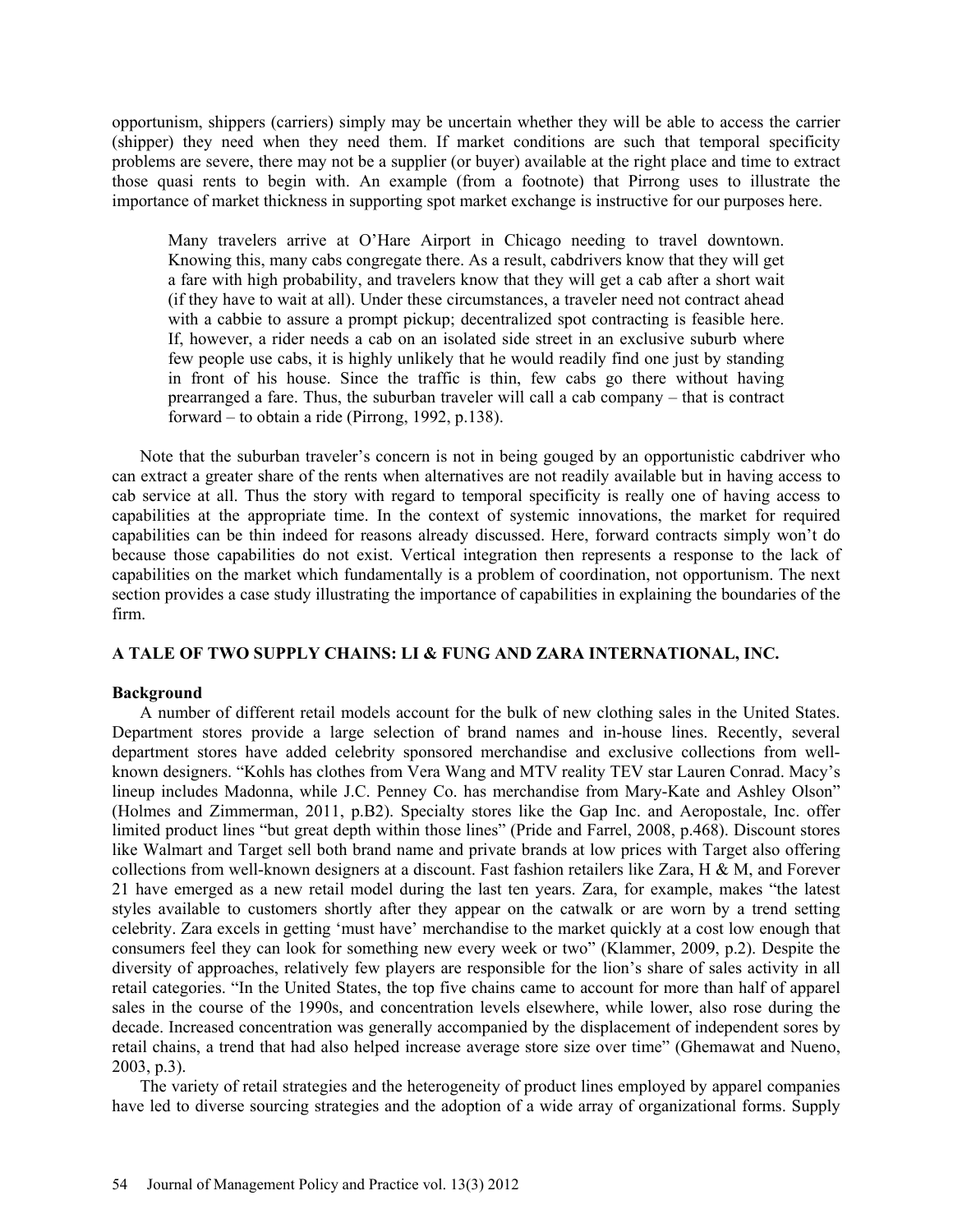chains in the apparel industry require the coordination of the following activities: apparel design, materials sourcing, manufacturing, distribution, and retail. Many of the traits that characterize apparel production (high labor intensity, low skill labor, low asset specificity, and limited economics of scale) imply that decentralized methods of market coordination should predominate (Dulbecco and Vagneron, 2001). In organizing their supply chains, apparel companies face a number of challenges that make timely performance a critical factor in determining success. "The world market for clothes and textiles experiences wide, cyclical and unpredictable variations in the volume of demand, the quality of the products, and the production mix" (Dulbecco and Vagneron, 2001, p.58). Traditional supply chains often have had difficulty in responding efficiently to rapid changes in the marketplace. "Historically, fashion collections have been seasonal and new designs would hit the market only four times a year… Most firms lock in more than 50% of their production prior to the start of a season, hoping they guessed right on fashion trends." (Klammer, 2009, p.1). Off the mark predictions of consumers' buying patterns often result in large amounts of inventory that have to be sold at sharply discounted prices at end-of-season clearance sales.

The emergence of new information technologies in the 1980s and 1990s spurred retailers, brand name manufacturers, and specialized intermediaries to reconfigure their supply chains to reduce cycle times and allow for quicker responses to changes in consumer demand. The adoption of "Computer-aided design" (CAD) and "Computer-aided manufacturing (CAM) has led to significant efficiencies in coordinating the design and manufacturing stages of production (Collier and Collier, 1990). Radio Frequency Identification (RFID) technology has also played an important role in facilitating these changes. RFID tags included small integrated circuits that were used for product identification. "Powered by the radio waves of the reader, the RFID tag sends back data to the reader wirelessly. This replaces clumsier bar codes for product identification, making it possible to more easily monitor the movement of a boxful of products and even individual products throughout the supply chain" (Fung, Fung, and Wind, 2008, 59). Information technologies such as CAD, CAM, RFID and the development of industry-specific computer software packages promoted "quick response (QR), a set of policies and practices targeted at improving coordination between retailing and manufacturing so as to increase the speed and flexibility of responses to market shifts… QR had led to significant compression of cycle times enabled by improvements in information technology and encouraged by shorter fashion cycles and deeper markdowns, particularly in women's wear" (Ghemawat and Nueno, 2003, p.3).

The advances in information technologies have had differential implications for the organization of supply chains; in some cases, they promoted the vertical specialization of production while in others, they prompted vertical integration. We offer case studies of two very different organizational responses: the management of decentralized, vertically specialized supply chains by Li & Fung and the vertically integrated supply chain of fast fashion innovator, Zara, Inc. These alternative approaches reflect the different strategic imperatives of their respective retail models. As an upstream intermediary, Li & Fung is responsible for handling apparel orders for retailers such as The Limited, Target, Kohls, Wal Mart and others. The company specializes in managing the coordination of all phases of production among a broad and internationally dispersed network of independent suppliers. As a pioneer in fast fashion, Zara offers high-fashion concept apparel and accessories for relatively low prices with new designs being shipped to stores recurrently throughout the year. Zara relies heavily on its own in-house design, production, and distribution capabilities in executing its strategy.

Using the capabilities framework, this paper compares these two very different production strategies. It takes the approach recommended by Langlois and Foss (1999) by assuming "that all incentive problems can be eliminated by assumption and concentrate on coordination and production-cost issues only" (Langlois and Foss, p.206). We attempt to show that the adopted organizational forms represent efficient responses to potential holdup problems caused by coordination delays in production rather than threat of opportunistic behavior by trading partners. Li  $\&$  Fung's development of a thick network of independent suppliers at all stages of production ensured its access to the capabilities it needed when it needed them. Zara accomplishes this by following a vertical integration strategy for its trendier, highly time-sensitive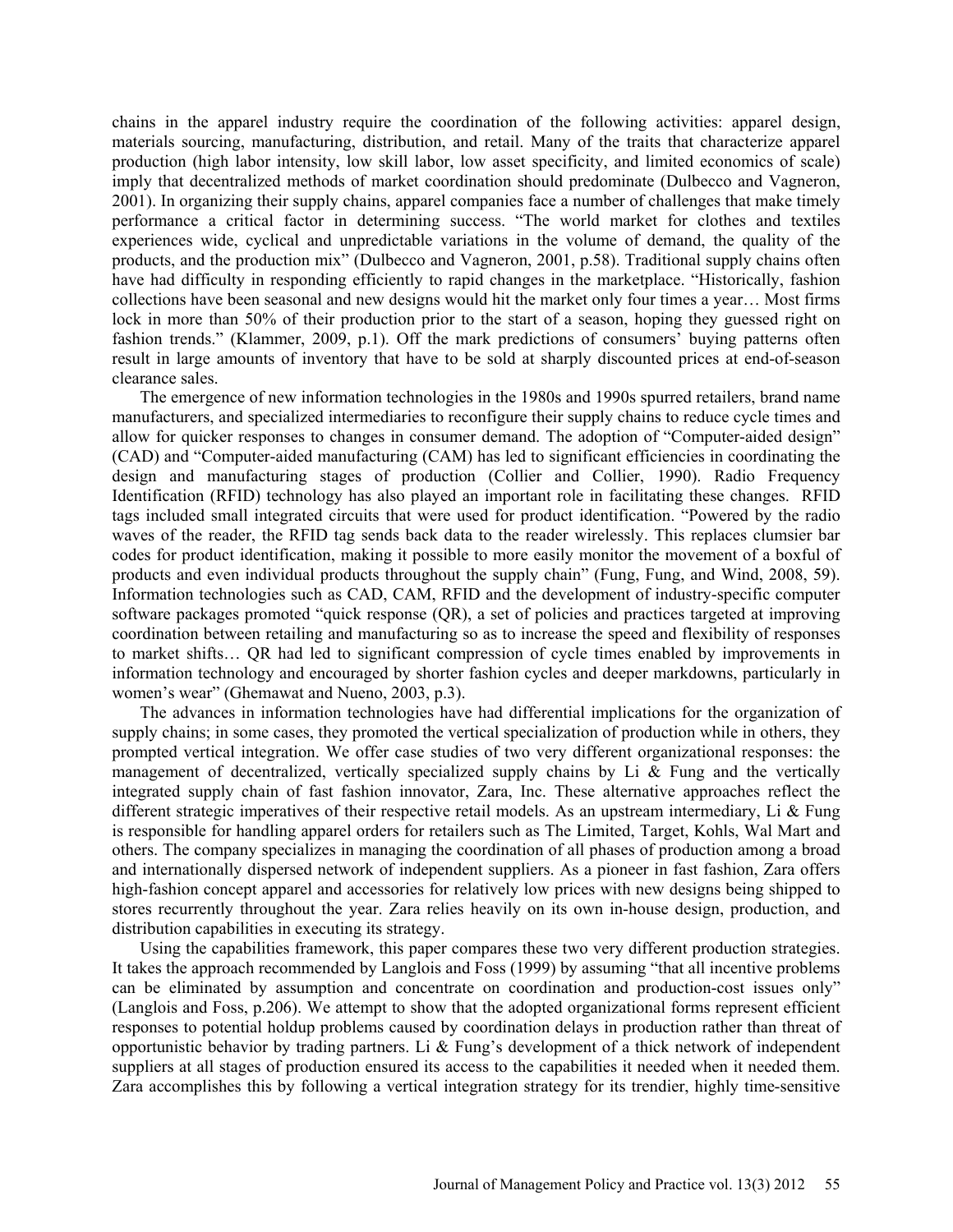apparel items. The different approaches reflect the strategic demands of their two very different retail models.

### **Li & Fung and Network Orchestration**

Created during the first decade of the twentieth century in Southern China, Li & Fung "was the first Chinese-owned export company at a time when the China trade was controlled by foreign commercial houses" (Magretta, 1998, p.192). The ability of its members to speak both Chinese and English was an important competitive advantage for this small family firm. In response to declining margins during the 1970s, Li & Fung transitioned from essentially a brokerage service to a regional sourcing agent with its geographical reach extending to Taiwan, Korea, and Singapore. The company, in that capacity, would find sellers of specific items requested by its clients. With its wide and deep knowledge of suppliers over East Asia, Li & Fung moved into managing and delivering manufacturing programs. In response to a buyer's request for a certain end product, Li & Fung sources the inputs, contracts production with individual factories, and monitors quality and delivery. Over time, Li & Fung has evolved into a leader in global supply-chain management (Magretta, 1998).

Li  $\&$  Fung describes what it currently does as network orchestration. It draws upon the capabilities of many geographically dispersed suppliers within their network. "The network orchestrator designs the overall supply chain, drawing together multiple factories in different regions to collaborate on a single product" (Fung, Fung, and Wind, 2008, p.3). Li & Fung is responsible for coordinating production among these many dispersed manufacturers along with ensuring quality and timely delivery. The example below illustrates the network orchestration process.

On May 30, a U.S. retailer places an order with Li & Fung for 300,000 pairs of men's twill cargo shorts. Li & Fung owns no factories, no weaving machines, no dye, no cloth, no zippers. It does not directly employ a single seamstress. Yet one month later, the order is shipped. [T]he buttons come from China; the zippers come from Japan; the yarn is spun in Pakistan, and woven into fabric and dyed in China; and the garment is sewn together in Bangladesh. Because the customer needs quick delivery, the order is divided among three factories. Yet every pair of shorts has to look as if it were made in one factory. If the order had come in two weeks later, it would have resulted in a completely different supply chain, using different partners from a network of 8,300 suppliers around the globe. Like a message routed through the Internet, the project moves among the best specific path chosen from a broader network (Fung, Fung, and Wind, 2008, p.10).

Li and Fung's organizational structure consists of 170 divisions which are responsible for implementing the network orchestration process. Most divisions handle one major customer while others serve "a group of customers with a similar need" (Magretta, 1998, p.5). Having each division focus on a single customer facilitates the integration of operations and aligns incentives between Li and Fung and its buyers. Though the suppliers are independent, Li & Fung maintains control "through educating, rigorous monitoring, and testing to ensure compliance. The supply chain is loosely linked, but compliance systems are tight" (Fung, Fung, and Wind, 2008, pp.72-73). To create incentives for suppliers to invest in these relationshipspecific compliance systems and maintain quality standards, Li & Fung tries to ensure that 30 to 70% of an individual supplier's business comes from Li & Fung (Magretta, 1998).

In describing Li and Fung's ability to coordinate the diverse capabilities involved in the production of apparel, it is useful to consider the different types of knowledge that are required in the production of a product. Rebecca Henderson and Kim Clark (1990) have developed a conceptual framework that describes the two types of knowledge needed in product development. "First, it requires component knowledge, or knowledge about each of the core design concepts and the way they are implemented in a particular component. Second, it requires architectural knowledge or knowledge about the ways in which the components are integrated and linked together into a coherent whole" (Henderson and Clark, 1990, p.11). Li & Fung has reduced the costs of qualitative coordination between suppliers by choosing modular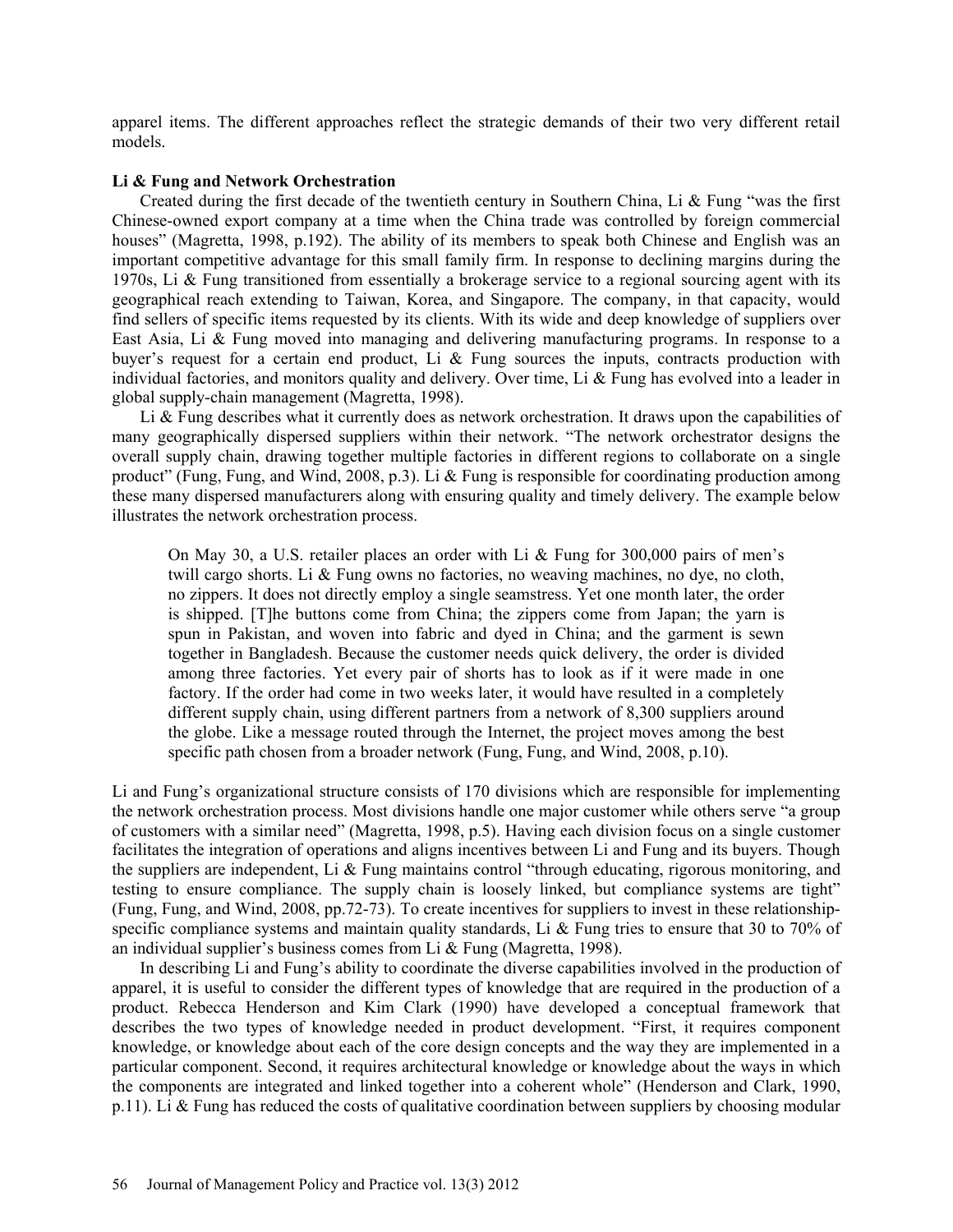product designs that allow for changes at the component level without altering a product's underlying architecture. It does this "by pulling apart the manufacturing value chain and optimizing each step" (Magretta, 1998, p.104). "The modularization of the manufacturing process meant that different parts of the manufacturing process could be handled in pieces and coordinated across factories" (Fung, Fung, and Wind, 2008, p.7).

This type of product design promotes autonomous innovation which allows for changes of an individual component of a product without requiring changes in other components or the product's architecture (Langlois and Robertson, 1995). For example, if Li and Fung decides to switch to different buttons in completing an order for the men's twill cargo pants, it can do so without having to alter the fabric, dye, zippers or any other component that goes into the production of cargo pants. Cargo pants as a category conveys the product's architecture which determines how individual components are put together. The modular product design of apparel like cargo pants within a large network allows Li  $\&$  Fung to tap the diverse competences of its many suppliers. "This broader network allows the firm to connect to the capabilities it needs (or those its customers need) wherever they are in the world. Whereas competitive advantage once was defined largely by the capabilities the company directly developed and owned, now it depends on the capabilities inside as well as those capabilities outside that the company can connect to" (Fung, Fung, and Wind, 2008, p.17).

Network orchestration combined with the production of modular products allowed Li and Fung to better synchronize its supply decisions with changing market demand. It is able to do this by implementing a strategy of delayed differentiation or postponement. "Using delayed differentiation, a firm delays or postpones the final customization of a related bundle of products (and/or the shipment of a product to geographical markets) to the extent possible, pending more accurate product- and marketspecific demand information" (Anand and Girota, 2007, p.697). This final product can be modified in ways that more accurately reflect consumer demand by postponing "the addition of the components that differentiate the product until the later stages of the process" (Feitzinger and Lee, 1997, p.117). Li and Fung refer to this process as "flexible commitments." "Flexible commitments can lock up the capacity of a supplier without specifying the final design and color until the last moment. The trust between Li and Fung and its supplier network means that it can reserve undyed yarn from its yarn supplier. This locks capacity at the mills for the weaving and the dyeing, with the promise that they get an order of a specific size but no details. Five weeks before delivery, Li and Fung lets the supplier know which colors to use and when additional fabric and trim will be delivered. The factory then has three weeks to deliver the final garments. This orchestration gives suppliers predictability, while providing the buyers with rapid and accurate response" (Fung, Fung, and Wind, 2008, p.58). The ability to delay the revelation of all attributes of an order grants Li & Fung the ability to respond to changes in market demand on a timely basis, thereby reducing the amount of clearance sale inventory for clients at the retail level. The modular nature of production in which autonomous changes can be made at the component level gives network orchestrators the flexibility to make last minute decisions without disrupting the overall production process.

With modular products, network orchestrators can engage in forward contracting with their suppliers without incurring the costs of a reduction in flexibility. Unlike the bulk shipping market story, the incomplete nature of these forward contracts actually increases flexibility by allowing network orchestrators to place orders in advance without revealing all the attributes of that order until just before production begins. Through forward contracting, network orchestrators have access to a larger number of suppliers than what would have been available to them under spot contracting. Under spot contracting, many suppliers may be engaged in contracts with other buyers thereby reducing the number of available alternatives. Network orchestrators thus can retrieve a greater array of capabilities by contracting in advance with suppliers. It is the ability to access capabilities within the network on a timely basis (rather than avoiding opportunism) that represents the primary motivation for forward contracting. Additionally, incomplete forward contracts within a modular production system increases flexibility leading to reductions in product cycle times. These factors combined with a very thick network of suppliers largely accounts for Li and Fung's success.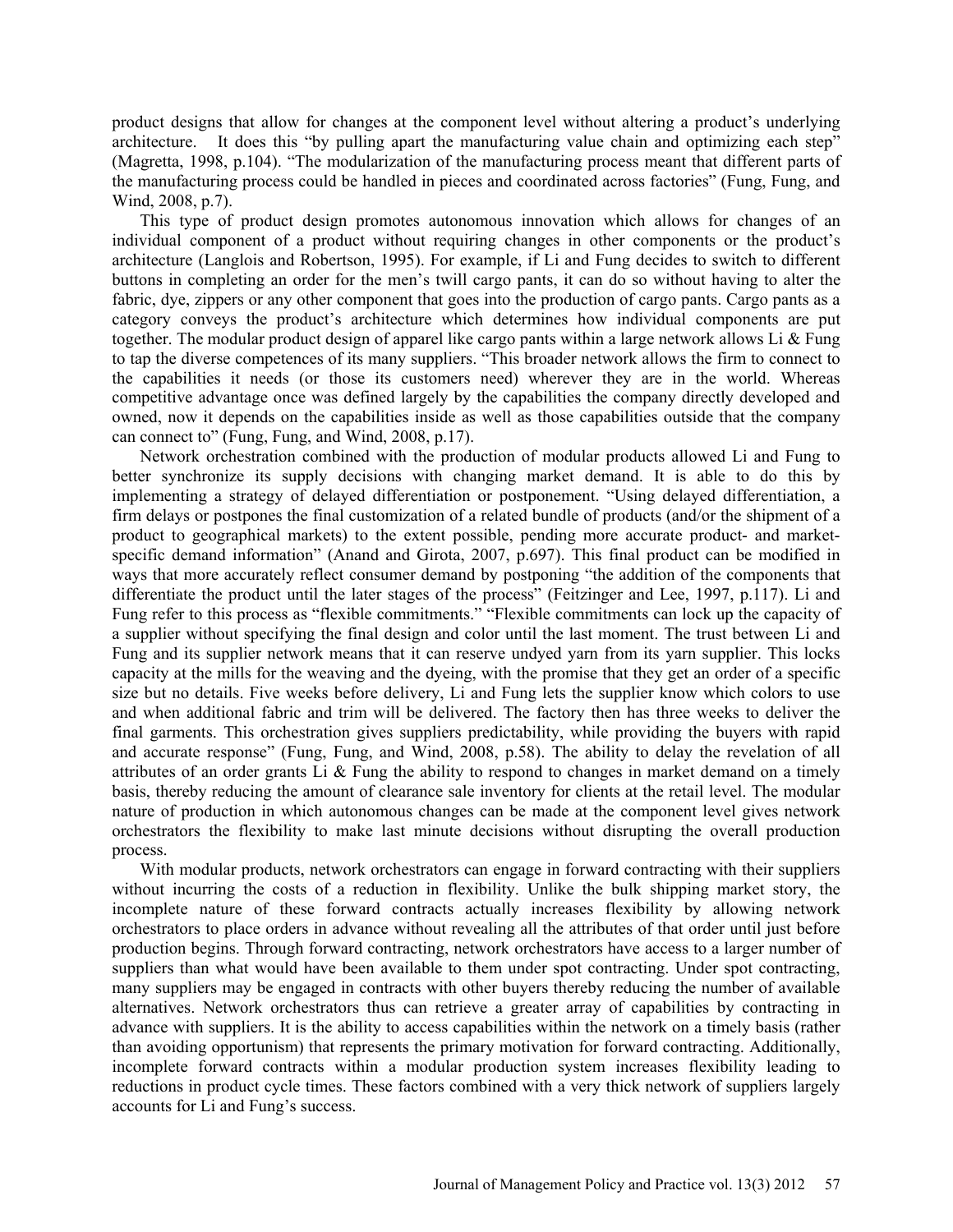### **Zara International, Inc. and Fast Fashion**

Zara, Inc. is a recognized leader in fast fashion (aka cheap chic), producing and selling trendy clothing at affordable prices. It currently operates 4,600 stores world-wide that specialize in the sale of women, men, and children's apparel for the under forty crowd. In order to appeal to fashion conscious consumers, Zara chooses store locations that are "upscale in prime high street areas such a as the Champ Elysees in Paris, Regent Street in London and Lexington Avenue in New York City" (Fraiman and Singh, 2002, p.7). Its stores receive twice a week deliveries of fresh designs from Zara's central warehouse in La Coruna, Spain; Zara typically makes 20,000 products available each year, a number four times greater than its competitors (Surowiecki, 2004, 193; Caro and Gallien, 2010, p.257). Zara has demonstrated an ability to respond quickly to changes in market demand; it is "able to originate a design and have finished goods in stores within four to five weeks in the case of entirely new designs and two weeks for modifications (or restocking) of existing products" (Ghemawat and Nueno, 2003, p.9). For example, Zara was "able to tilt the in-store inventory from equestrian themes to black within two weeks of the September 11 terrorist attacks" (Fraiman and Singh, 2002, p.6).

Zara's focus on fashionable but inexpensive apparel and its ability to respond quickly to changes in consumers' buying patterns at the regional level has been at the core of its success. Its "enhanced design capabilities result in products that are of greater value to consumers and hence elicit a greater willingness to pay by charging higher prices on 'trendy' products than on more conservative products" (Cachon and Swinney, 2011, p.779). Its capabilities also have increased profitability in other ways. "Shipping fewer pieces, in a great variety of styles more often requires shorter lead times and high-level flexibility. As a consequence of offering fewer pieces more often, fast fashion retailers collect larger percentages of the full price and thus achieve higher net margins on sales" (Tokatli, 2008, p.23). Only 15-20% of Zara's sales are at discounted prices; for competitors, these numbers range from 30-40% of sales (Caron and Gallien, 2010). The small batch sizes combined with the frequent introduction of fresh products creates a contrived scarcity that induces shoppers to make repeat visits so they will not miss out on the latest designs (Cohen, 2007). The typical Zara customer visits Zara stores 17 times per year compared to 3 - 4 times for the competition (Framian and Singh, 2002, p.7). In addition, this strategy "helps Zara reduce its exposure to fashion faux pas. The company produces batches of clothing in such small quantities that even if it brings out a design that no one will buy -- which happened during an unseasonably warm autumn in 2003 – it can cut its losses quickly and move on to another trend" (Tiplady, 2006). In addition, Zara spends very little on advertising, relying heavily on word-of-mouth. Zara's strong financial performance attests to the success of its efforts, earning an income-to-sales ratio of 14% in 2010 (Inditex Group Annual Report, 2010).

Interestingly, Zara's creation was the result of a failed business involving Inditex, then a Spanishbased manufacturer of women's lingerie products. "In 1975, after a German customer cancelled a sizeable order the firm opened its firsts Zara retail shop in La Coruna. The original intent was simply to have an outlet for cancelled orders but the experience taught the firm the importance of a marriage between manufacturing and retailing  $-$  a lesson that has guided the evolution of the company ever since" (Ferdows, Lewis, and Machuca, 2003, p.62). It is this recognition of the need for close coordination that led Inditex to integrate forward into retailing. In addition to its flagship brand Zara, Inditex added the following smaller retail chains: Massimo Dutti, Pull & Bear, Bershka, Stradivarius, and Oysho (Ghemawat and Nueno, 2003). During the 1980s, Inditex increased Zara's reach by opening stores in all the major cities in Spain. In the 1990s, it focused on aggressively expanding internationally. In cooperation with Toyota, Zara "began to make major investments in manufacturing logistics and IT, including the establishment of a just-in-time manufacturing system, a 130,000 square meter warehouse close to corporate headquarters in Artexio, outside La Coruna, and advanced telecommunications system to connect headquarters and supply, production, and sales locations" (Ghemawat and Nueno, 2003, p.9). While most retailers rely on relatively standardized software packages in organizing their supply chains, Zara internally developed its own unique logistical system.

Gerard Cachon and Robert Swinney have characterized fast fashion systems as combining two core components: "short production and distribution lead times, enabling a close matching of supply with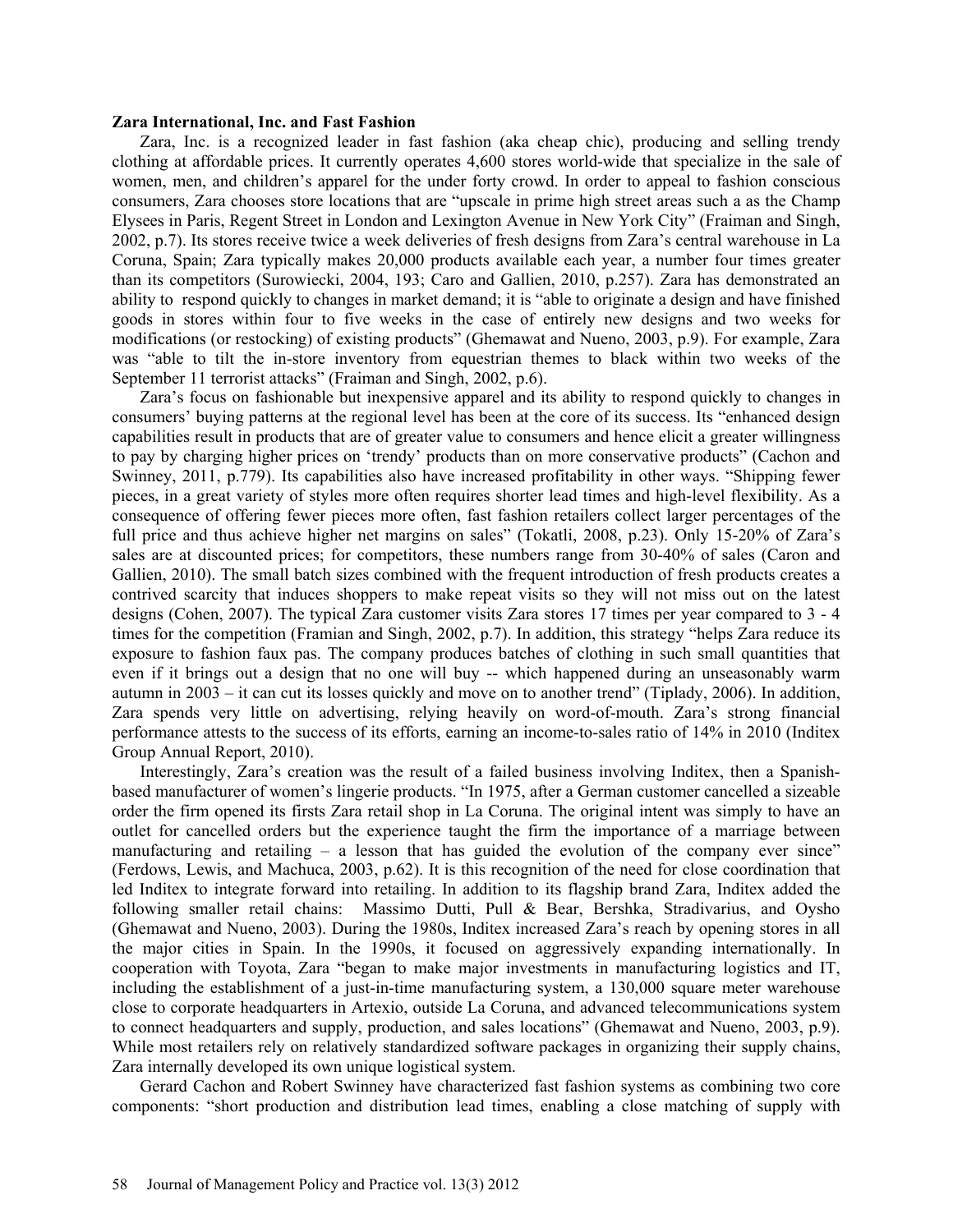uncertain demand" (quick response techniques) and "highly fashionable product design" (enhanced design techniques) (Cachon and Swinney, 2011, p.778). Its focus on enhanced design sets Zara apart from other supply chains (like Li and Fung) that make use of postponement (or delayed differentiation) in implementing their quick response techniques. "The distinction between postponement and enhanced design is one of degree. Postponement creates variants from a base model (e.g., different color panels for the same phone), whereas enhanced design creates significantly different product variants from component inventory (e.g., a skirt or dress slacks from the same material)" (Cachon and Sweeney, 2011, 780). Enhanced designs tend to be more complicated and unique because they are shaped by the "most attractive and promising trends spotted at fashion shows and by cues taken from mainstream consumers" (Tokatli, 2008, p.21). Applying the conceptual framework of Henderson and Clark (1990), enhanced design "changes a product's architecture but leaves the components, and the core design concepts that they embody, unchanged" (Henderson and Clark, 1990, p.12). Enhanced design implies the creation of new product architecture for each new design. Zara's competitive advantage lies in its ability to quickly create these new products in response to shifting consumer preferences across the diverse markets it serves.

In organizing its global operations, Zara has adopted a hybrid model that "uses a rooted [vertically integrated] network for the more complicated and time-sensitive products – like women's suits in seasonal colors – and a footloose [outsourced] model for the simpler and predictable items, like men's shirts in classic colors" (Ferdows, 2009, pp.145-146). In-house production tends to be reserved for trendy items that require enhanced designs and have short shelf lives while more traditional items are outsourced to independent suppliers. "Zara's enviable accomplishment is in keeping these networks focused on different strategic targets: the footloose network on reducing production costs and filling temporary and seasonal capacity gaps, and the rooted network on developing unique production capabilities that support its fast-response supply chain system" (Ferdows, 2009, p.146).

It is useful to think of Zara's supply chain as a loop rather than a linear linking of complementary functions with a beginning and end (see the exhibit below). Zara's success in pursuing its fast fashion strategy depends upon the efficient retrieval and communication of customer information in synchronizing activities along the supply chain. The strong feedback mechanisms embedded in Zara's organizational structure increase Zara's responsiveness to changes in buying patterns. "Zara's supply chain is organized to transfer both hard data and anecdotal information quickly and easily from shoppers to designers and production staff. It's also set up to track materials and products in real time every step of the way, including inventory on display in the stores. The goal is to close the information loop between the end users and upstream operations of design, procurement, production, and distribution as quickly and directly as possible" (Ferdows, Lewis, and Machuca, 2004, p.2).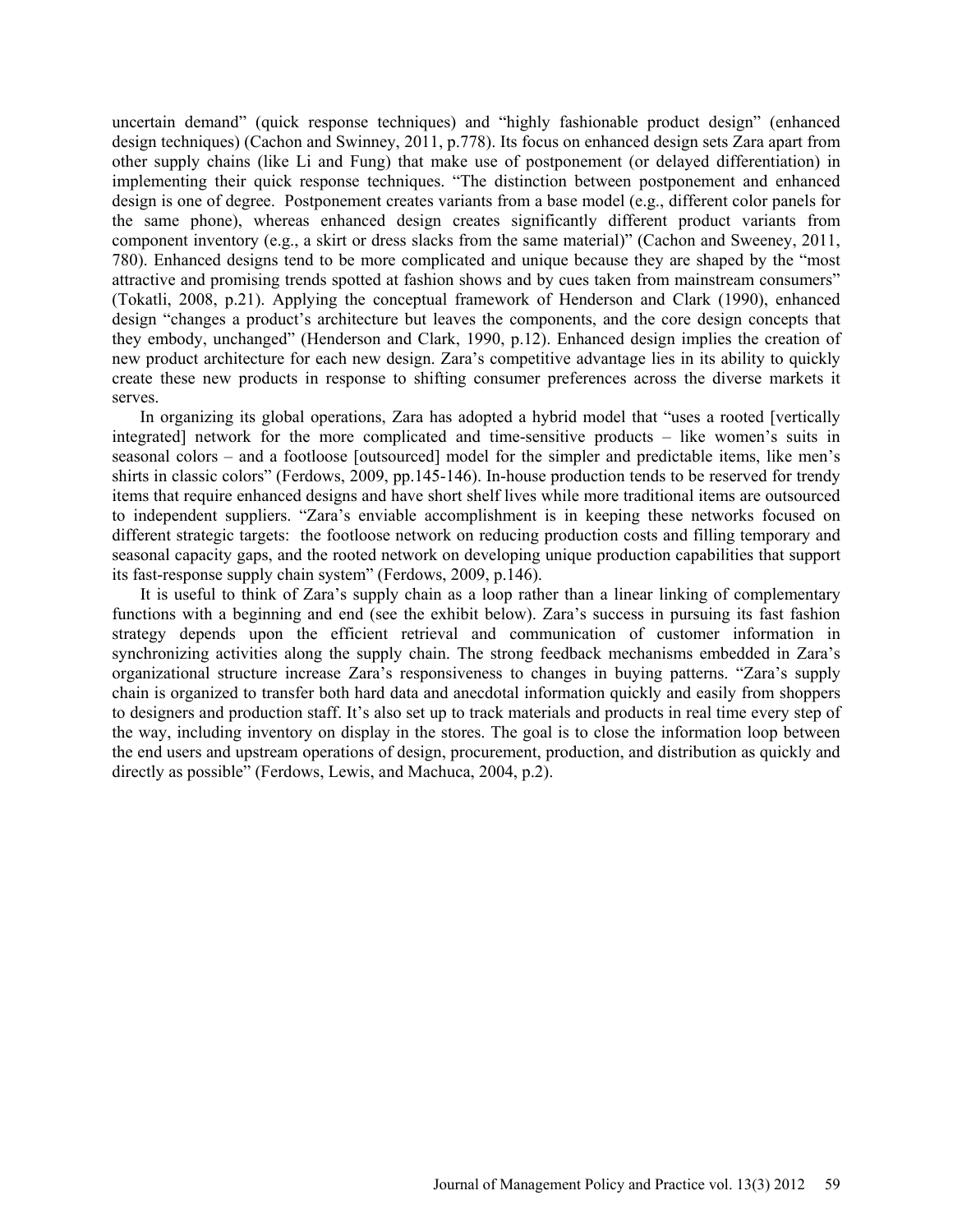



Source: Ghemawat and Nueno

Whether outsourced or manufactured in-house, Zara's commercial teams of designers, store specialists, and buyers (300 in total) are responsible for designing all of Zara's products at its corporate headquarters in La Coruna (Ferdrow, Lewis, and Machua, 2003, p.64). Each commercial team specializes in one product line: men's, women's, or children's apparel. Their personnel keep close track of consumer preferences at the retail level on a real time basis. Within each commercial team at headquarters, store specialists are responsible for communicating with retail store managers within a particular geographic region. "Each store specialist was likely to have retailing experience and was chosen for her commercial design sense and feel for market trends because it was the job of store specialists to feed market information from the stores back into the design and production decisionmaking" (Fraiman and Singh, 2002, p.5). In addition to information at the retail level, design choices were influenced by high fashion, popular media, trend spotters, and the internet (Ghemawat and Neuno, 2003, p.10). "While designers were catwalk-influenced and expected to adapt haute couture style for the mass market, 'they are not themselves encouraged to be ivory tower aesthetes making distinctive fashion statements'" (Fraiman and Singh, 2002, p.2). Designers allocated their product development efforts between products for the current season based upon the latest information and on the product mix for the initial collection of the following season (Ghemawat and Nueno, 2003, p.10). Once designs have been created using drawings and the CAD system, in-house workers manually translate those designs into clothing samples. After further collaboration, members of these commercial teams then decide which designs will go into production.

With regard to production, the "make or buy decisions are usually made by the procurement and production planners. The key criteria for making this decision are required levels of speed and expertise,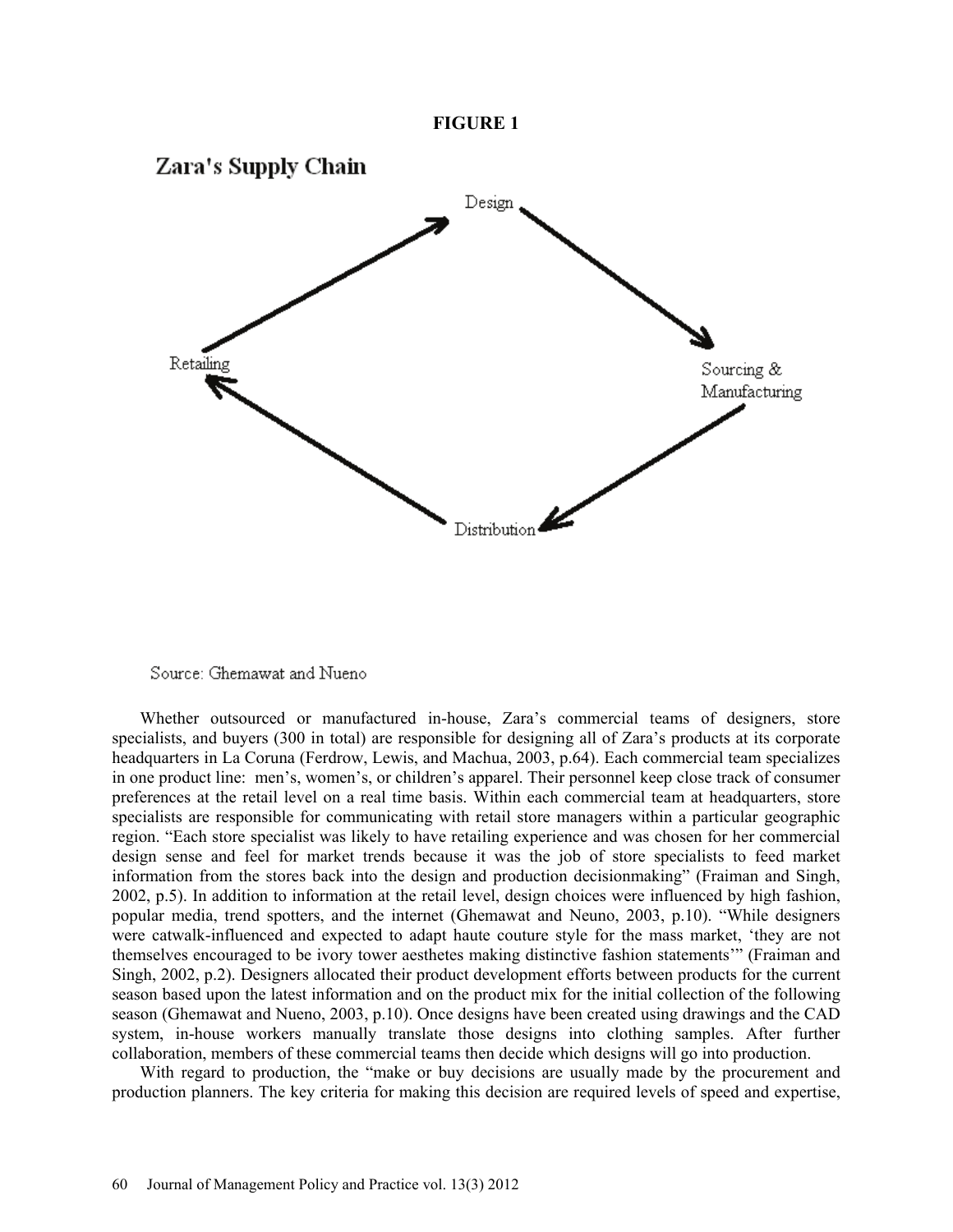cost-effectiveness and availability of sufficient capacity" (Ferdows, Lewis, and Machua, 2003, p.64). In general, Zara produced about 50% of its products in-house relying on twenty of its own factories to handle the highly fashionable, time-sensitive apparel items. "More basic items that were more pricesensitive than time-sensitive were particularly likely to be outsourced to Asia, since production in Europe was typically 15% - 20% more expensive for Zara" (Ghemawat and Nueno, 2003, p.11). Zara sources its fabric and most inputs from external suppliers, often relying on Comiditel, an Inditex subsidiary that specialized in purchasing materials for all Inditex divisions. "Over half of these fabrics are purchased undyed to allow faster response to mid-season color changes" (Ferdows, Lewis, and Machua, 2003, pp.64-65). Comiditel also "managed the dyeing, patterning, and finishing of gray fabric for all of Inditex's chains, not just Zara" (Ghemawat and Nueno, p.11)… After procuring fabric, in-house production called for the cutting of fabric according to the specifications of the design. "Zara's factories were heavily automated, specialized by garment type, and focused on the capital-intensive parts of the production process – pattern design and cutting – as well as on final finishing and inspection" (Ghemawat and Nueno, 2003, p.11). Zara then relies on hundreds of local subcontractors to perform sewing operations, a relatively low-skilled, labor-intensive activity with limited economies of scale. "Deliveries between Zara factories and subcontractors occurred many times a week with subcontractors picking up new work as they left off completed work. Overall turnaround time for sewing ran a week or two. Assuming it had the fabric in stock, Zara was in a position, with its in-house design, pattern-making and cutting capabilities and its network of sewing subcontractors, to go from start to finish on a style production within as little as ten days" (Fraiman and Singh, 2002, p.6).

After the completion of the sewing, finishing and inspection operations, the garments were packaged in labeled plastic bags and then sent to one of Zara's central distribution centers. "Every item has to go through one of Zara's three logistical hubs, all in Spain. A pair of pants made in China for Zara is shipped to Spain first, even if the final destinations is China" (Bjork, 2011, p.B2). The distribution center in Artexio, for example, "operated on a dual shift basis and featured a mobile tracking system that docked hanging garments in the appropriate bar coded area and carrousels capable of handling 45,000 folded garments per hour" (Ghemawat and Nueno, 2003, p.11). The primary role of these hubs is the coordination of production with retail with most items staying in the distribution center for less than a day. The distribution center received orders from each retail store twice a week via hand held computer with the filling of the order subject to the center's approval based upon availability and past sales performance for items in short supply (Ghemawat and Nueno, 2003, p.12) . "Orders for each store are packed into separate boxes and racks (for hanging items) and are typically ready for shipments 8 hours after they have been received" (Ferdows, Lewis, and Machua, 2003, p.65). Shipments to individual stores occurred on a regularly scheduled basis. They "were made out of the distribution center twice a week by truck to Europe and by airfreight to stores outside of Europe so that stores received goods within 24 – 36 hours of shipments in Europe and  $1 - 2$  days outside Europe" (Fraiman and Singh, 2002, p.6).

In order to attract wealthier, fashion conscious consumers, Zara placed its stores in "highly visible locations, often including the premier shopping streets in a local market and upscale shopping centers" (Ghemawat and Nueno, 2003, p.14). Its stores tended to be relatively uniform with respect to size, window displays, lighting and overall layout. "The uncluttered arrangement of goods in uncrowded spaces coordinated by color made the experience of shopping more like that in high-end luxury stores, and quite different from that offered by 'value' marketers" (Fraiman and Singh, 2001, p.7). The retail store managers play an important role in ensuring that stores have the right products at the right time. "In addition to overseeing in-store personnel, store managers decided which merchandise to order and which to discontinue and also transmitted customer data and their own sense of inflection points to Zara's design teams. In particular, they provided the creative teams with a sense of latent demand for new products that could not be captured through an automated sales tracking system" (Ghemawat and Nueno, 2003, p.14). Slow moving merchandise is quickly removed from store shelves and is often shipped to other stores or back to the central warehouse (Ferdows, Lewis, and Machua, 2003, p.66). Zara's vertically integrated production structure does not imply a reliance on centralized decision-making; its processes allowed Zara to tap the local knowledge of store managers in making critical design choices.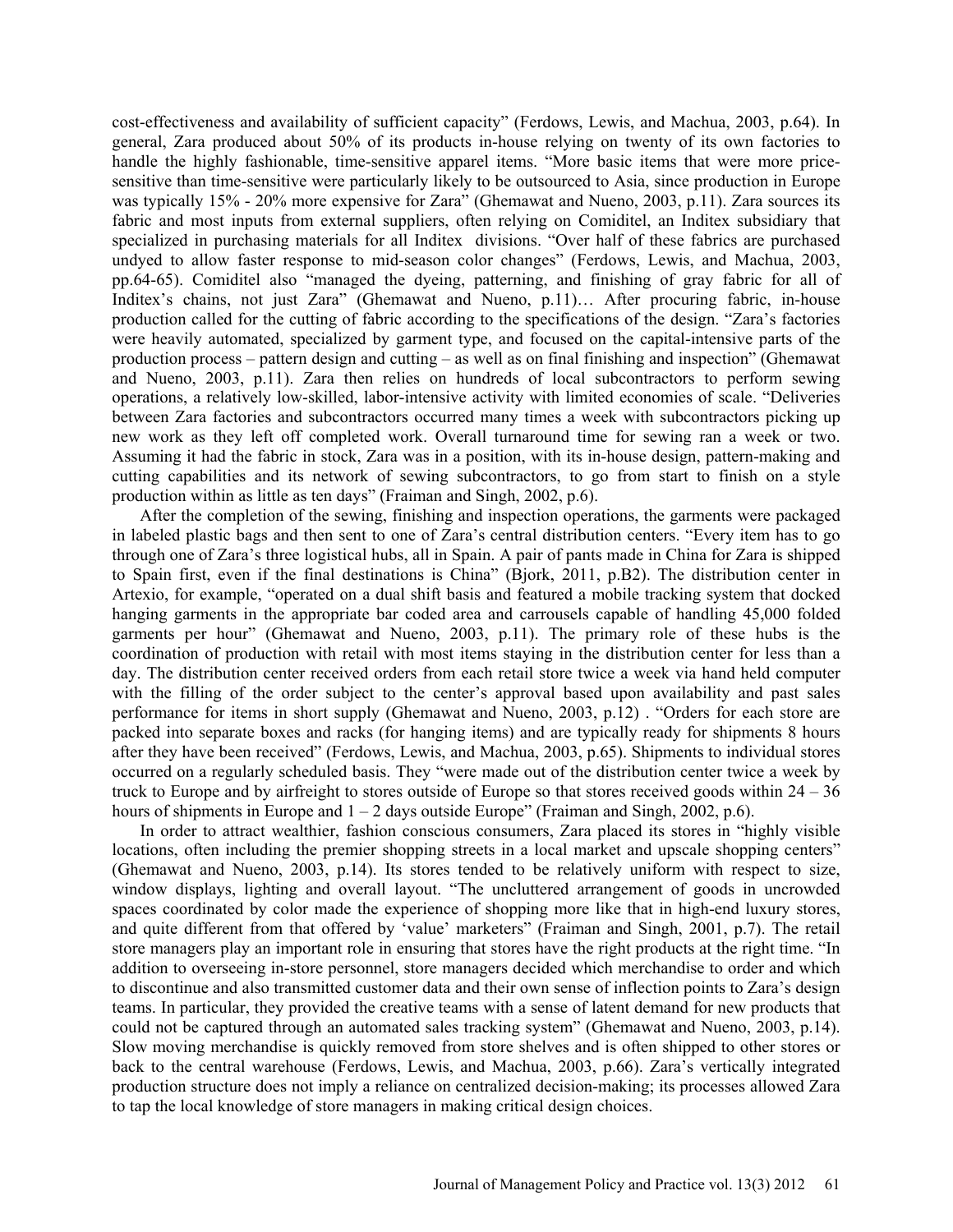Zara's decision to vertically integrate many of the activities involved in the production of highly fashionable, time sensitive items is based upon its need to have the appropriate capabilities at the right time in meeting its strategic objectives. For Zara, efficient execution takes priority over cost minimization. "At Zara, rapid timing and synchronicity are paramount. To this end, the company indulges in an approach that can best be characterized as 'penny foolish, pound wise.' It spends money on anything that helps to increase and enforce the speed and responsiveness of the chain as a whole" (Ferdrows, Lewis, and Machua, 2004, p.2). Zara purposely maintains excess capacity in its operations so it can have the capabilities available to respond quickly to changes in the market. "For Zara, in-season replenishment did not require incremental capacity to be found or much higher costs incurred at the last minute; instead the close-to-sale time manufacturing permitted an ongoing reallocation of resources in the ordinary course with minimal disruption. In-house manufacturing capacity had been reserved and was available, but exactly what was to be manufactured could be determined within a few weeks of when the garments would appear for sale in the stores" (Fraiman and Singh, 2002, p.6). Zara's factories normally worked on a single shift basis while "the distribution center operates four days per week with the precise number of shifts depending on the volume of products that have to be distributed" (Ferdows, Lewis, and Machua, 2004, p.65). The high fixed costs of maintaining reserve capacity and the limited scale of batch production translates into high unit costs. Zara, however, was able to recoup these "costs on the garments through markup because people will pay a premium for the right garment at the right time" (Fraiman and Singh, 2002, p.7).

Zara has not been monolithic in its pursuit of a vertical integration strategy in producing its trendier products. When capabilities were available on the market and could be accessed on a timely and cost effective basis, Zara contracted with independent suppliers to provide those capabilities. Zara (or more accurately Inditex) purchased all its fabric and many other inputs from external suppliers. The close proximity of a large number of small workshops allows Zara to rely on outsiders to perform sewing operations. Access to the right capabilities at the right time ultimately was the motivating factor in the make-or-buy decision.

# **DISCUSSION AND CONCLUSIONS**

The different supply chains adopted by Li  $\&$  Fung and Zara reflected the capabilities that each needed in pursuing their individual strategies. A strategy based on enhanced design, for example, poses serious challenges for the type of quick response techniques implemented by Li & Fung. Li & Fung's ability to delay differentiation depends upon the modular production of apparel with well-established product architectures. "The requisite know-how to produce a commodity product is usually highly codified and easy to transfer from one factory to another, inside or outside of the company" (Ferdows, 2009, p.144). Differentiation does not arise from the creation of new architectural knowledge as in the case of enhanced design but results from the modification of an existing architecture with the addition of components late in the production process. This allows for Li  $\&$  Fung to simultaneously engage in forward contracting with producers and differentiate their products. These modular product designs, however, tend to "accelerate the process of turning the product into a commodity, resulting in smaller profit margins…" (Ferdows, 2009, p.142). Thus profitability depends as much on minimizing production costs as it does on responding to consumers' demands. Li & Fung's success largely is the result of its ability to access a broad array of capabilities from a thick network of low cost suppliers.

By contrast, Zara's vertical integration strategy is extraordinarily costly, entailing the maintenance of reserve capacity to flexibly respond quickly to changes in market demand. Its focus on enhanced design requires the capability to create new product architectures that reflect the latest consumer trends and that can be translated quickly into saleable merchandise. The necessity for the continual creation of new architectural knowledge presents significant problems for market coordination. Forward contracting with suppliers is impractical because of the impossibility of relying on modular product designs and the ability to predict in advance consumer tastes. Spot contracting with suppliers on a real time basis is risky because many of them may be contractually engaged with other buyers. In addition, the nature of architectural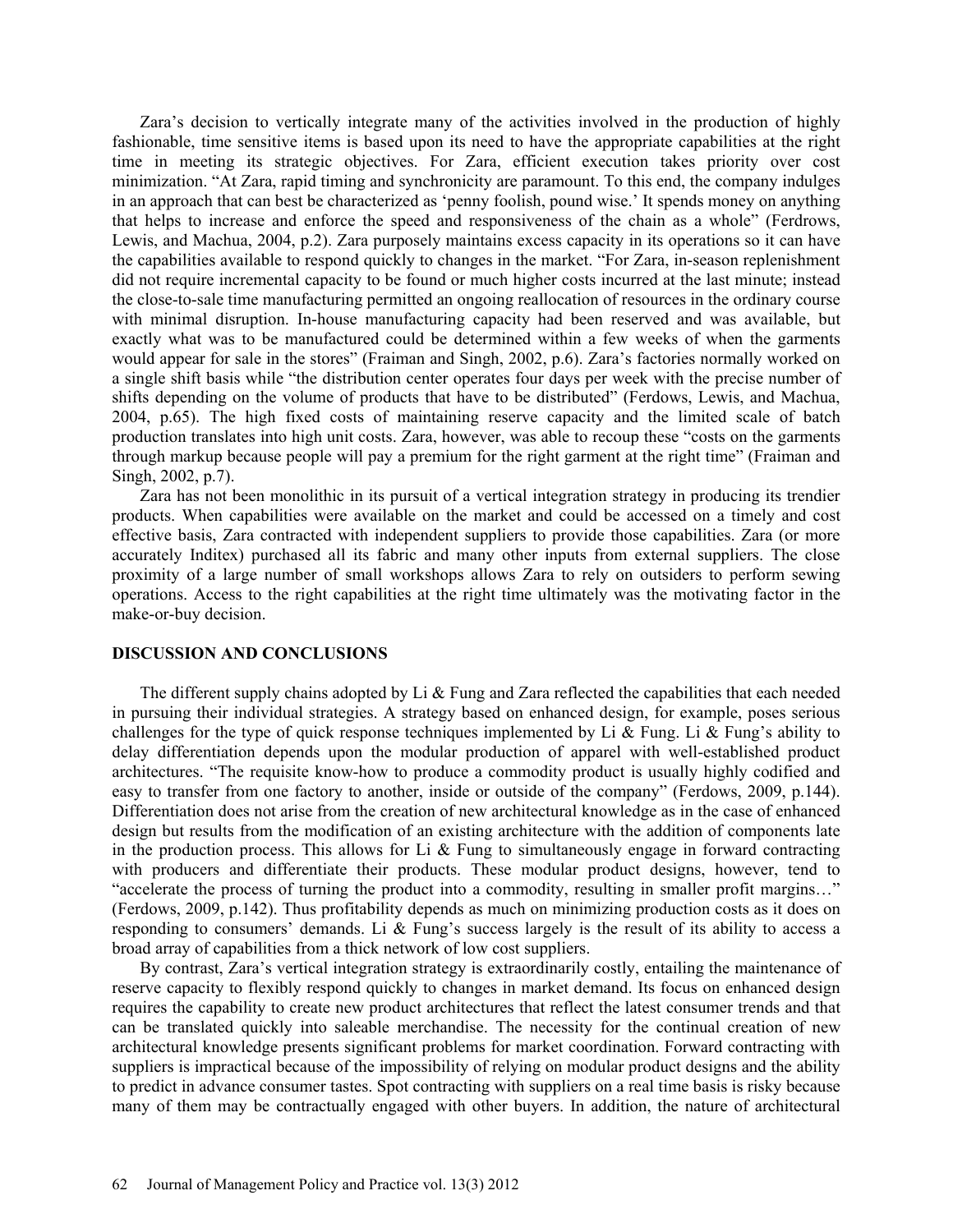knowledge is not codified but is largely tacit and therefore difficult to communicate quickly to outsiders (Henderson and Clark, 1990). Zara's internal design decisions depend upon an organizational structure that fosters the close cooperation of its designers, market specialists, and retail managers. Because of the high fixed costs of maintaining these capabilities, Zara's profitability is a function of producing trendy apparel tailored to local tastes at the right time and in the right quantities. Zara's customers have accommodated such a strategy, demonstrating a willingness to pay higher prices for their unique merchandise.

The focus here on capabilities does not suggest that incentives are not important; in certain cases incentives may be the primary determinants of firm boundaries (Masten and Snyder, 1991, pp.20-1). It is also important to note that vertical integration does not necessarily imply low-powered incentives for employees. For example, Zara's store "managers received a fixed salary plus variable compensation based primarily on their store's performance with the variable component representing up to one-half of the total, which made their compensation very incentive-intensive. Since prices were fixed centrally, the store managers' energies were primarily focused on volume and mix" (Ghemawat and Nueno, 2003, p.15). While time sensitivity and fashion styling were the most critical factors, relative production cost was an important consideration in the decision to outsource production. "Inditex owned 21 Zara factories, each of which were separately managed. Factory managers' bids were assessed against third party supplier bids to make sure that in-house manufacturing stayed competitive" (Fraiman and Singh, 2002, p.5).

The capabilities approach also stresses that the boundaries of firms are not static. As the level of capabilities changes both within firms and across markets, firm boundaries will adjust in response to changes in relative efficiencies between internal and market coordination. For example, there is evidence to suggest that Zara has quietly begun to outsource the production of some of its trendy and time-sensitive products to firms in distant countries. "As a number of supplier firms in countries such as Morocco, India, and Turkey have gained the competence to manufacture intricately worked high quality garments with the required flexibility and speed, Zara has turned to sourcing from these countries. It appears that instead of Zara changing the geography of jobs, the geography of competencies has changed Zara" (Tokatli, 2008, p.21).

# **REFERENCES**

Anand, Krishnan and Girota, Karan. (2007). "The Strategic Perils of Delayed Differentiation," *Management Science*, May, 53(5): 697-712.

Aghion, Philippe and Holden, Richard. (2011). "Incomplete Contracts and the Theory of the Firm: What Have We Learned over the Past 25 Years?" *Journal of Economic Perspectives*, Spring, 25(2): 181-197.

Bjork, Christopher. (2011). "Cheap Chic Apparel Sellers Heat Up U.S. Rivalry on Web," *Wall Street Journal*, September 6, pp. B1 & B2.

Caro, Felipe and Gallien, Jeremie. (2010). "Inventory Management of a Fast-fashion Retail Network," *Operations Research*, March-April, 58(2): 257-273.

Cohen, M.L. (2007). "Zara International, Inc." International Directory of Company Histories. Retrieved December 10, 2010 from Encyclopedia.com: http://www.encyclopedial.com/doc/lG2-3479900105.html.

Collier, Billie and Collier, John. (1990). "CAD/CAM in the Textile and Apparel Industry," *Clothing and Textiles Research Journal*, March, 8(3): 7-13.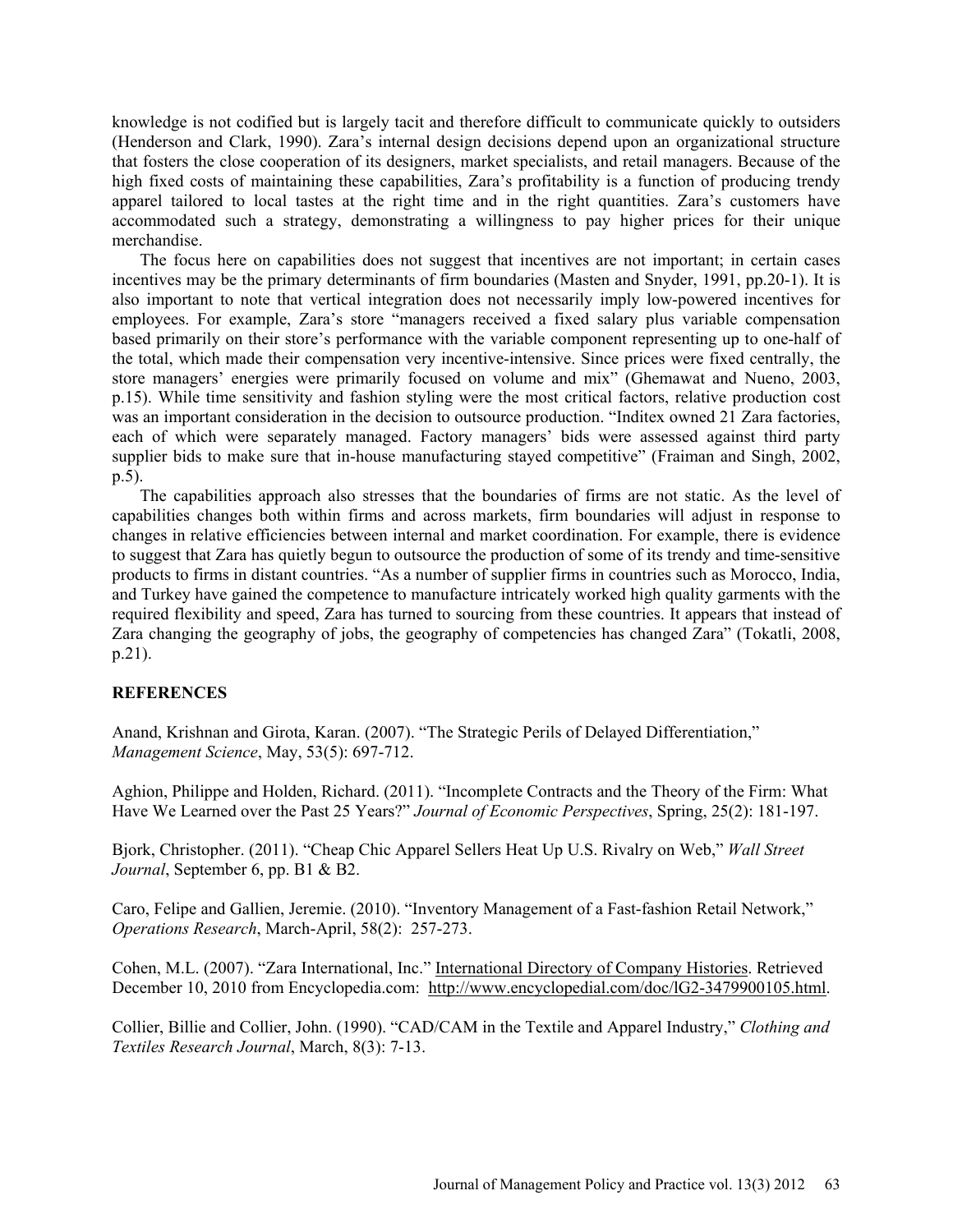Dulbecco, Philippe and Vagneron, Isabelle. (2001). "Competition, Co-operation and Subcontracting: Lessons from the Clothing Industry in Thailand," *The European Journal of Development Research*, 13(2): 58-80.

Feitzinger, Edward and Hau, Lee. (1997). "Mass Customization at Hewlett-Packard: The Power of Postponement," *Harvard Business Review*, 75(1): 116-121.

Ferdows, Kasra. (2009). "Shaping Global Operations," *Globalization, Competitiveness, and Governability*, 2009, 3(1): 136-148.

Ferdows, Kasra., Lewis, Michael., and Machua, Jose. (2003). "Case Study: Zara," *Supply Chain Forum*, 4(2): 62-67.

\_\_\_\_\_\_\_\_. (2004). "Rapid-fire Fulfillment," *Harvard Business Review*, November, Reprint R0411G, pp.  $\overline{1-7}$ .

Fung, Victor., Fung, William., and Wind, Yoram. (2008). Competing in a Flat World: Building Enterprises for a Borderless World. U.S.A.: Wharton School Publishing.

Fraiman, Nelson and Singh, Medini. (2002). "Zara," *Columbia Business School Case Study*.

Ghemawat, Pankaj and Nueno, Jose. (2003). "Zara: Fast Fashion." *Harvard Business School*, Case 703- 497, April 1: 1 - 35.

Heath, Chip and Staudenmayer, Nancy. (2000). "Coordination Neglect: How Lay Theories of Organizing Complicate Coordination in Organizations," *Research in Organizational Behavior*, Vol. 22, pp. 155-193.

Henderson, Rebecca and Clark, Kim. (1990). "Architectural Innovation: The Reconfiguration of Existing Product Technologies and the Failure of Established Firms," *Administrative Science Quarterly*, March, 35(1): 9-30.

Holmes, Elizabeth and Zimmerman, Ann. (2011). "Shedding Dowdy for Cool, Department Stores Revive," *Wall Street Journal*, August 4<sup>th</sup>, B1-2.

Holmstrom, Bengt and Milgrom, Paul. (1994). "The Firm as an Incentive System," *American Economic Review*, Sept., 84(4): 972-991.

Holmstrom, Bengt and Roberts, John. (1998). "The Boundaries of the Firm Revisited," *Journal of Economic Perspectives*, 12(4): 73-94.

Inditex Group. (2010). "Brief of Annual Report," Retrieved on September 14, 2011 from http://www.inditex.es/en/shareholders\_and\_invstors/investor\_relations/annual\_reports/brief

Jensen, M., and Meckling, W. (1976). "Theory of the Firm: Managerial Behavior, Agency Costs, and Ownership Structure," *Journal of Financial Economics* 3: 305-360.

Klammer, Tom. (2009). "Competing with Fast Fashion at Zara," *IMA Educational Case Journal*, September, Art. 1, 2(3): pp. 1-3.

Klein, B., Crawford, R., and Alchian, A. (1978). "Vertical Integration, Appropriable Rents, and the Competitive Contracting Process," *Journal of Law and Economics* 21(2): pp. 297-326.